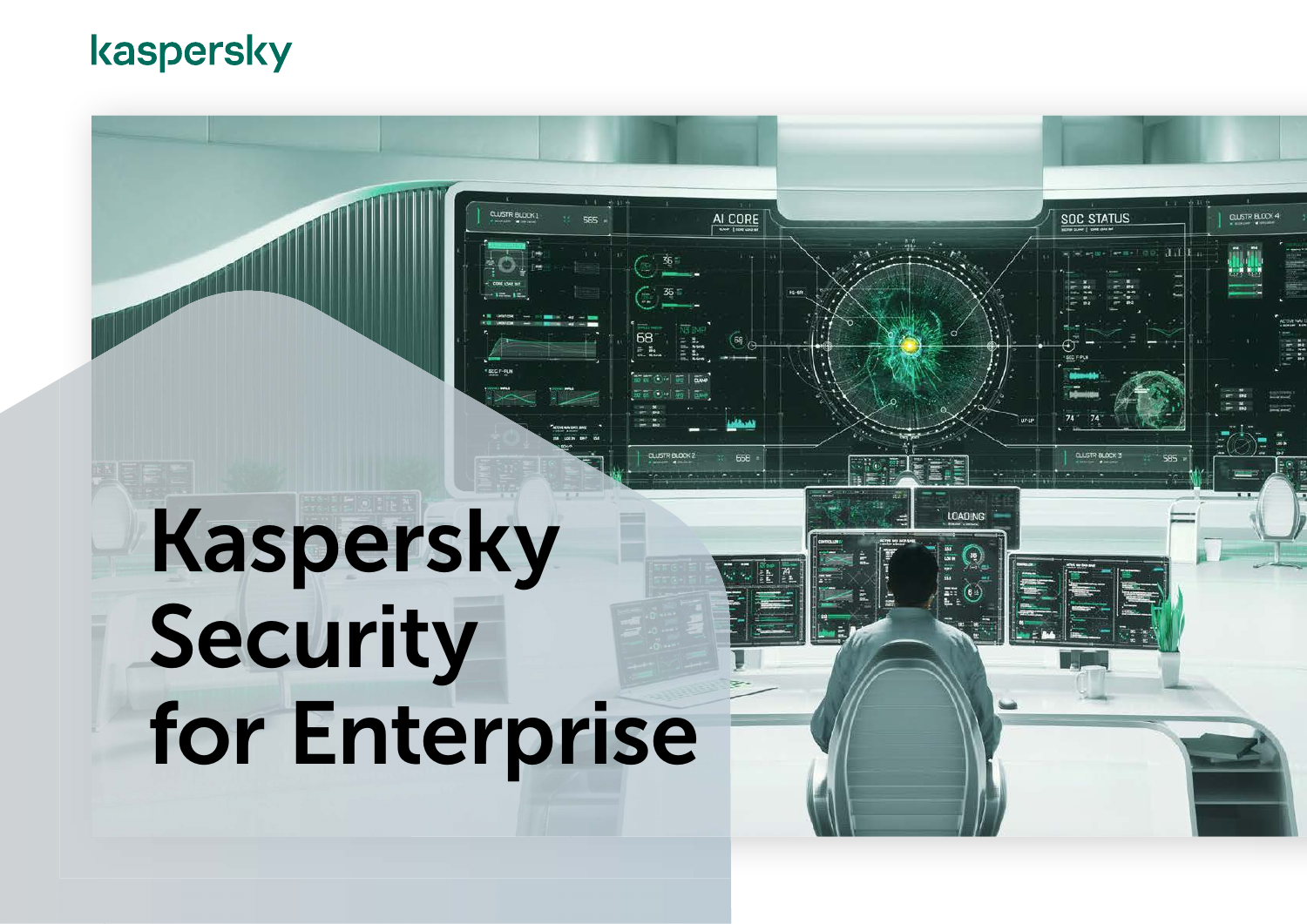

### About the Kaspersky Enterprise Portfolio

Building a security foundation for your organization by choosing the right product or service is the first step. But developing a forward-thinking corporate cybersecurity strategy is key to long-term success.

Kaspersky's Enterprise Portfolio reflects the security demands of today's businesses, responding to the needs of organizations at different levels of maturity with a step-by-step approach. This approach combines different layers of protection against all types of cyberthreat to detect the most complex attacks, respond quickly and appropriately to any incident, and prevent future threats.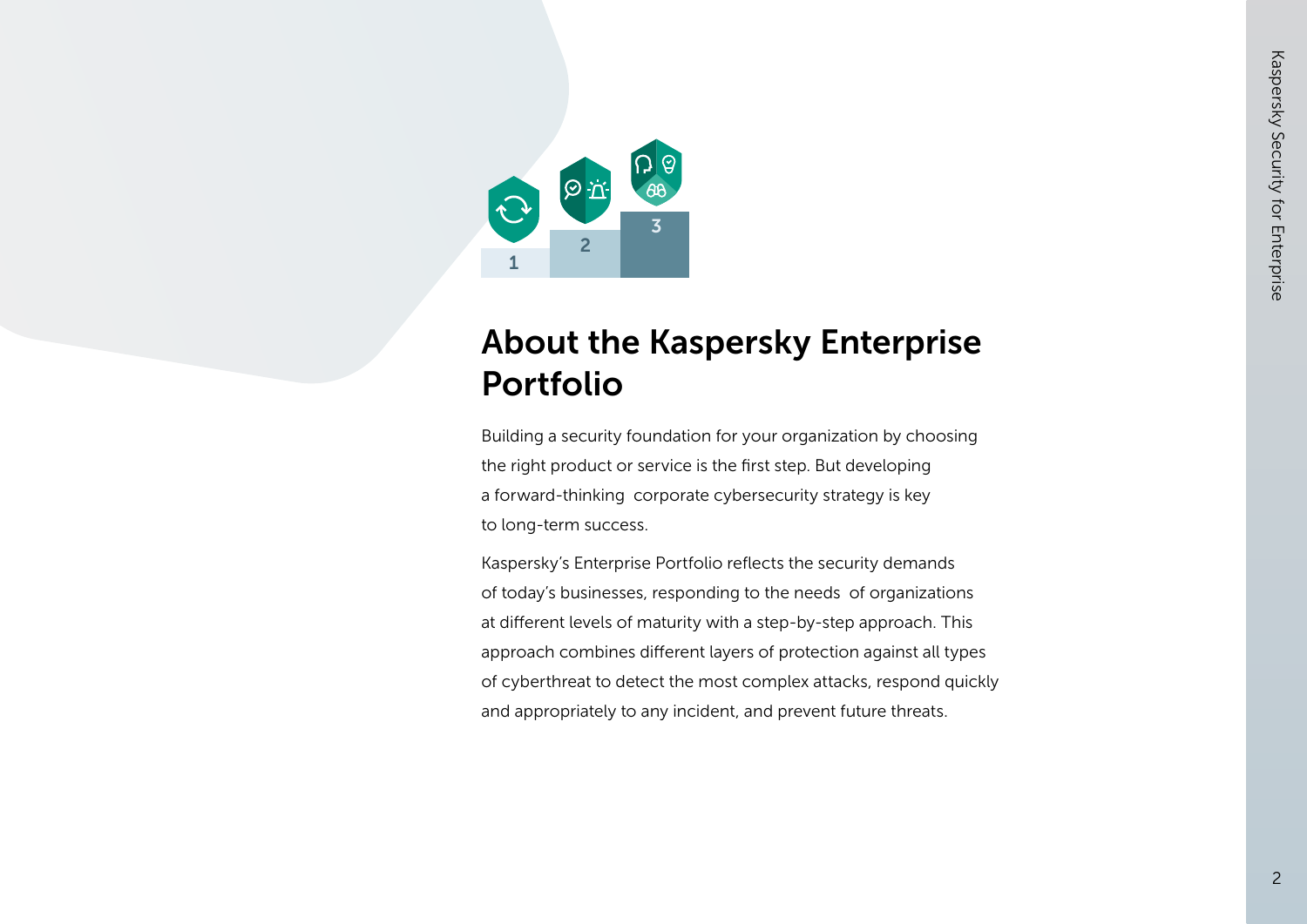### The role of endpoint security in long-term planning

### Traditional security evolution process

Decision-making:

- Market trends
- Siloed security solution
- 'Firefighter' approach
- Driven by compliance

Leveraging traditional products:

- EPP
- Firewalls/NGFW
- Web Application Firewalls
- Data Loss Prevention
- SIEM



### Attributes

- Short-term security planning
- Reliance on technologies and features
- Perimeter-based network defense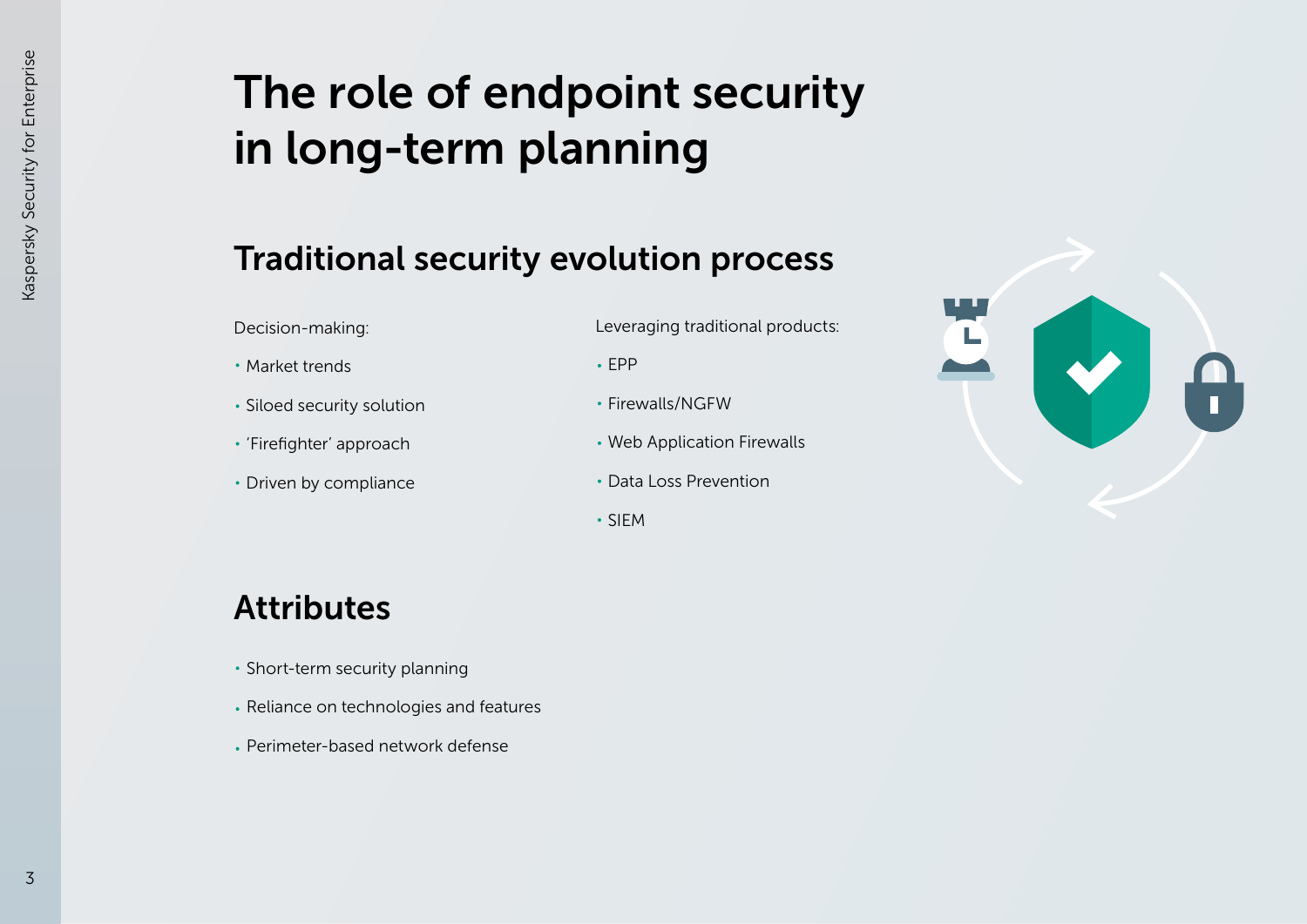### Why traditional approaches fail

- Growing complexity of threats and the threat landscape
- Complexity of cybersecurity technologies
- Business requirements for a long-term cybersecurity strategy





Endpoints are the most common entry points into an organization's infrastructure, the main target of cybercriminals, and key sources of the data needed for effective investigation of complex incidents.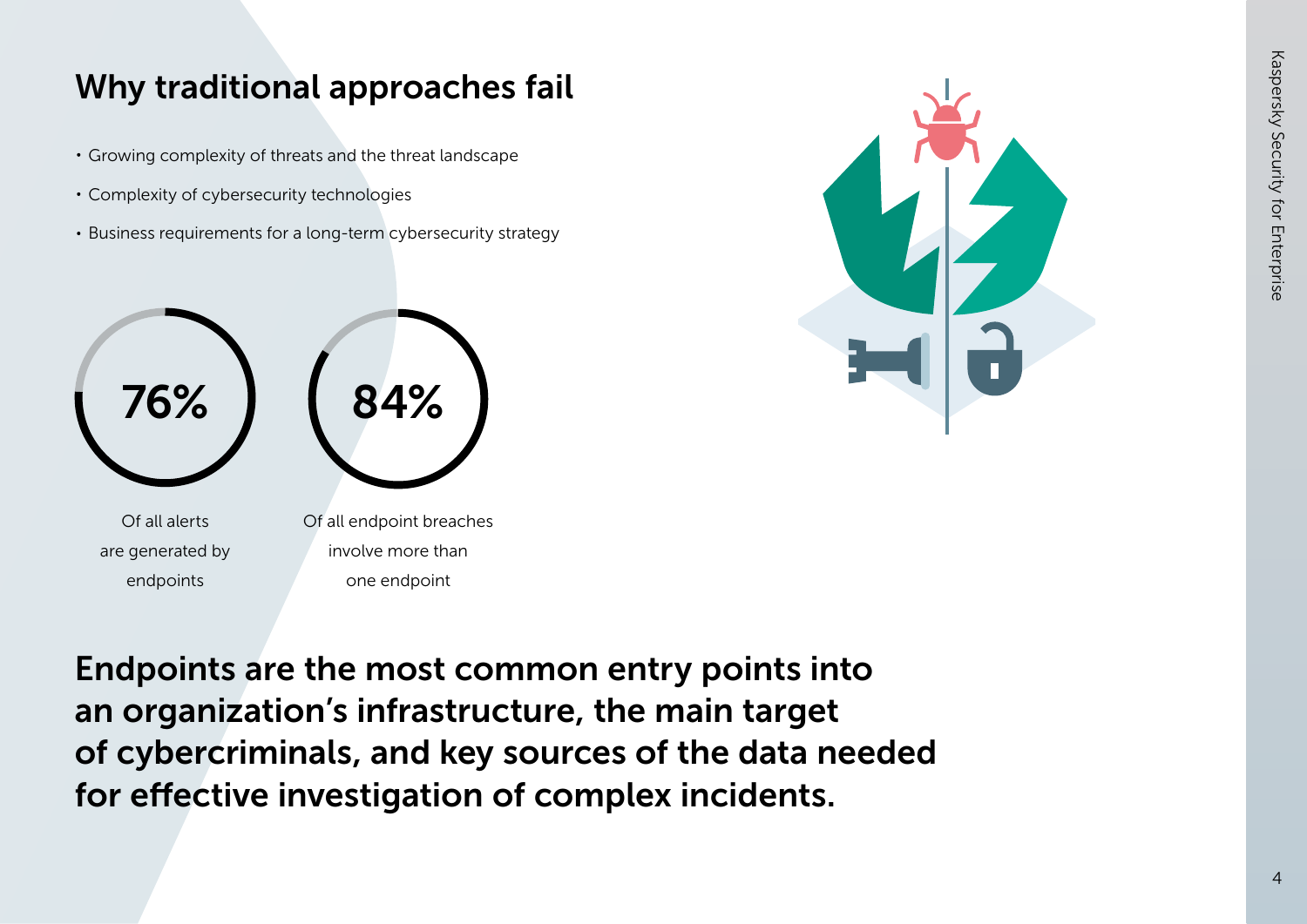### 3 steps towards advanced cybersecurity planning for enterprises

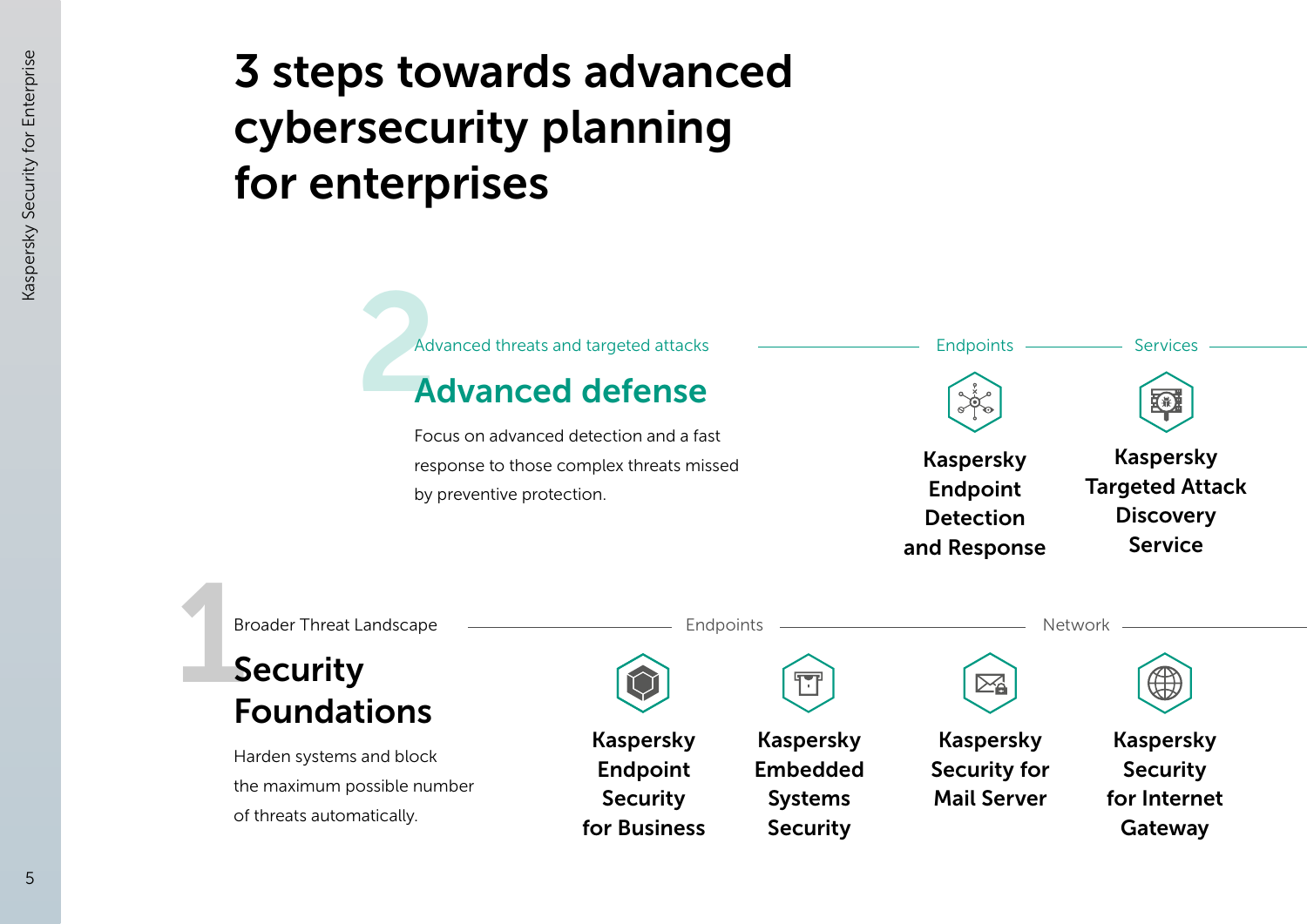Targeted campaigns and cyber-weapons

### Integrated cybersecurity approach

Readiness for APT-level attacks. High level of expertise, advanced threat intelligence capabilities and continuous threat hunting.





**Services** 

Kaspersky **Cybersecurity Training** 

(a)



### 4 business benefits of this approach



Forms the basis for development of a long-term cybersecurity strategy, taking into account the specifics of the business and trends in the threat landscape.



Optimized investment in security technology and reduced TCO.



Reduced financial & operational damage caused by cybercrime.



Increased ROI through seamless workflow automation and no disruption to business processes.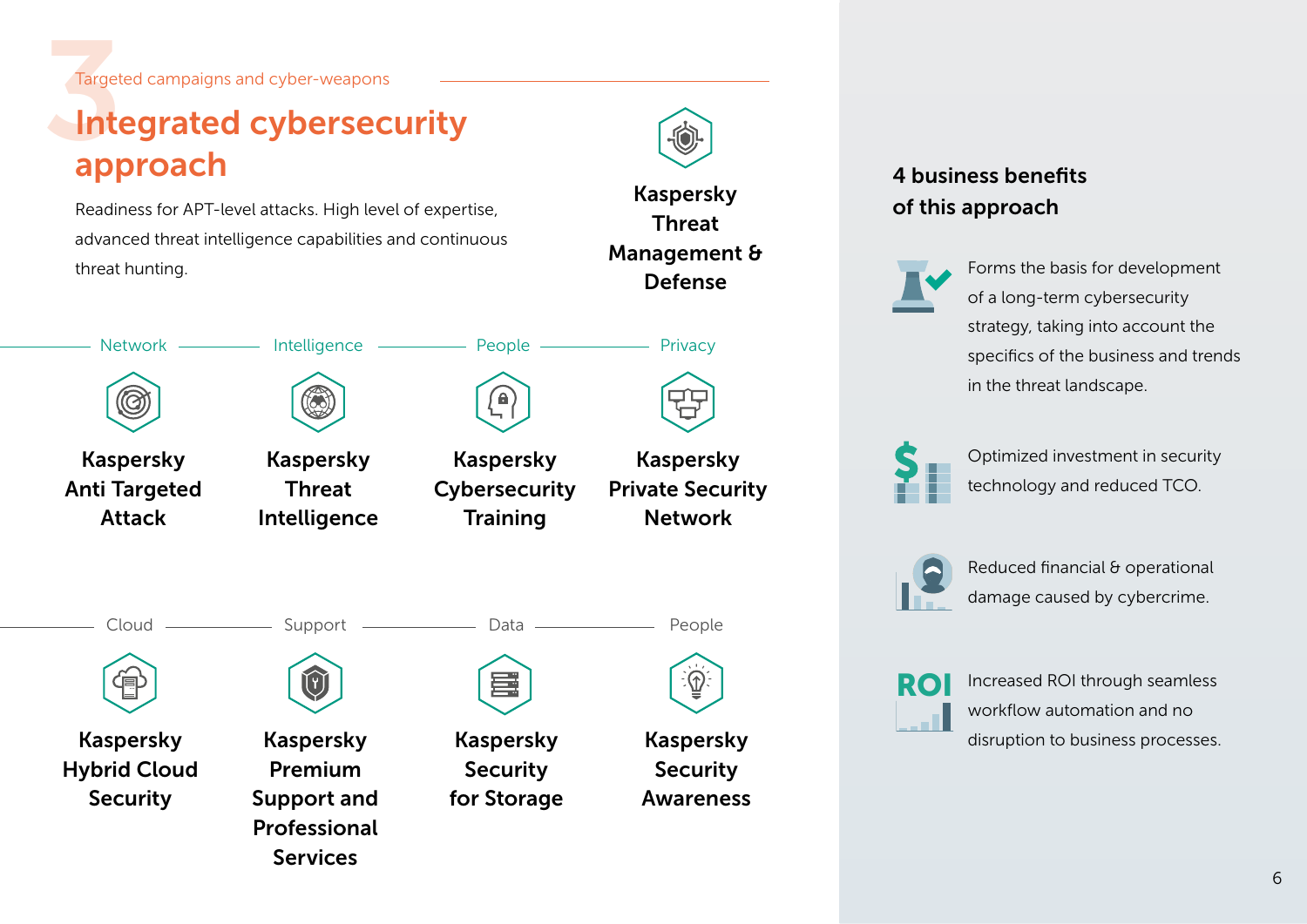# Security Foundations

Automated preventive technologies and security awareness

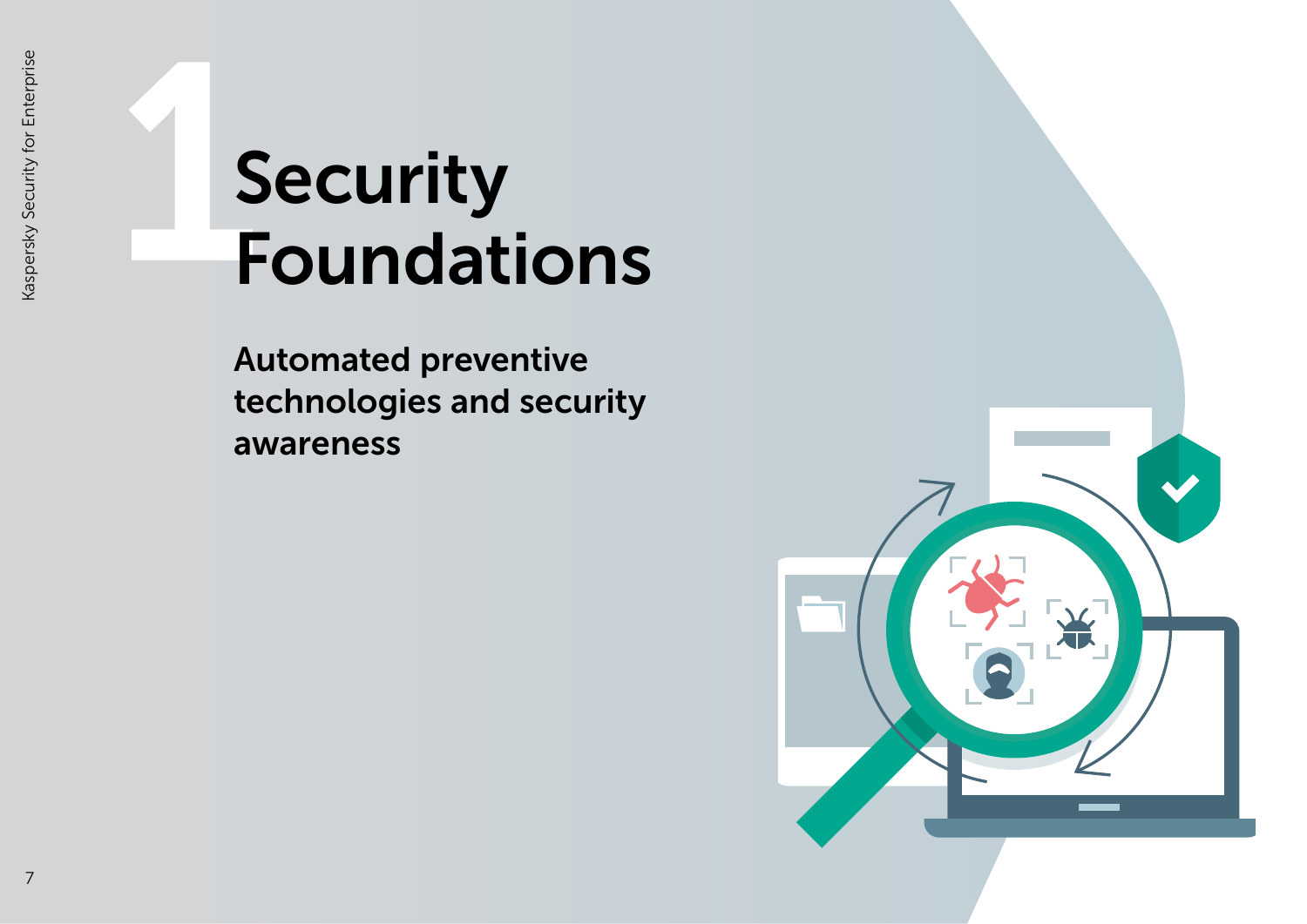### Blocking the maximum possible number of threats

### Ideal for smaller enterprises that have no dedicated security team or very limited cybersecurity expertise



∕nm

Multi-vector automated prevention of a large number of possible incidents caused by commodity threats

The fundamental step for mid-to-large enterprises in building an integrated defense strategy against complex threats

Endpoints Data



Kaspersky Endpoint Security for Business



Kaspersky Embedded Systems Security

Cloud



Kaspersky Hybrid Cloud Security





Kaspersky Security ∰ for Internet Gateway

People



Kaspersky Security Awareness





Support



Kaspersky Premium Support



Kaspersky Professional Services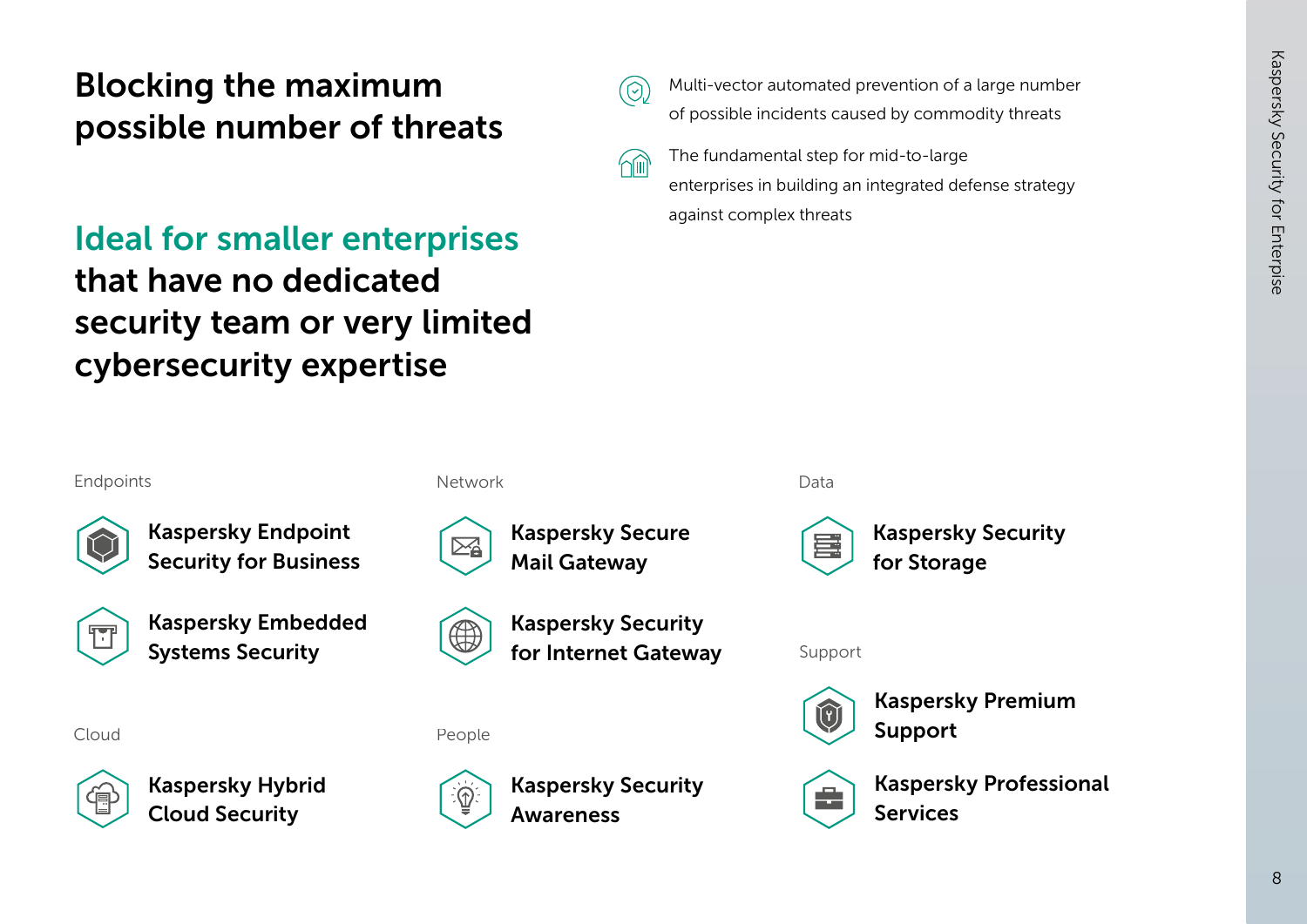### Kaspersky Endpoint Security for Business

The majority of cyberattacks against enterprises start at an endpoint. Limited prevention and automation capabilities result in specialists becoming overloaded with security incidents. Every endpoint has the potential to become a root cause of business disruption; Kaspersky Endpoint Security for Business prevents threats and hardens endpoints by combining adaptive security with extended control tools. Threats are blocked before they can damage data or undermine user productivity, even when the endpoint is not inside the corporate perimeter.

### Ideal for

Organizations whose expectations of IT are growing and diversifying Organizations wanting to reduce the opportunities for, and frequency of, user error leading to security breaches

### Business benefits

Prevents business interruption and human error

Supports digital transformation and secures mobile workforces

Improves audit-readiness – hunts and fixes vulnerabilities, 'configuration drift', and unencrypted devices

Maximizes ROI by reducing the attack surface and the number of incidents to manage

Enables control of every endpoint, thanks to an integrated console and unified agent

### Use cases

- Reduces exposure to attack by applying adaptive hardening, protecting endpoints, email and file servers, and internet gateways
- Ensures endpoint compliance with regulatory requirements
- Automates detection, response and software deployment tasks, freeing up security specialists' time
- Streamlines the integration and adoption of other security technologies



1 5 2 Skills Cost Customization and scalability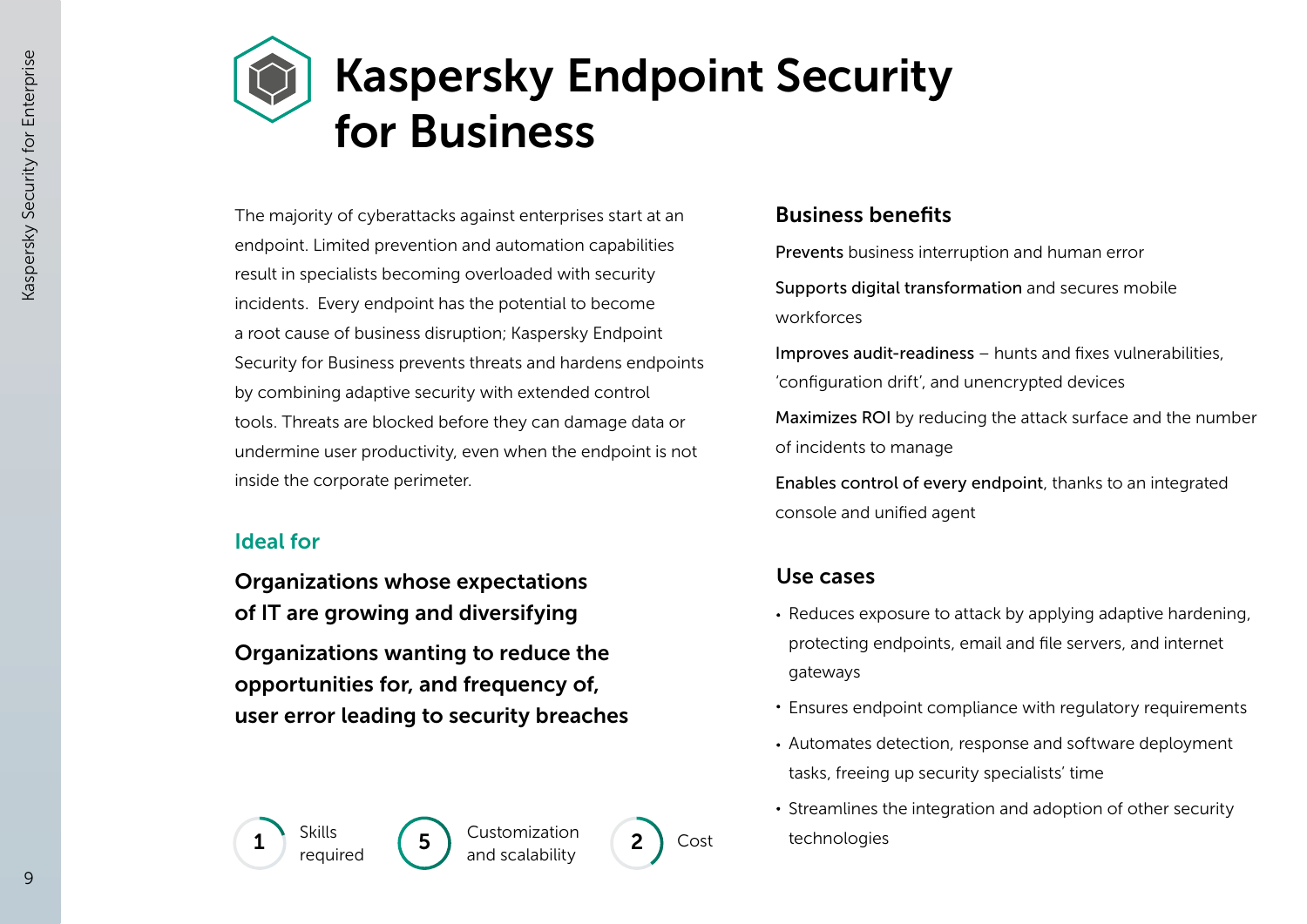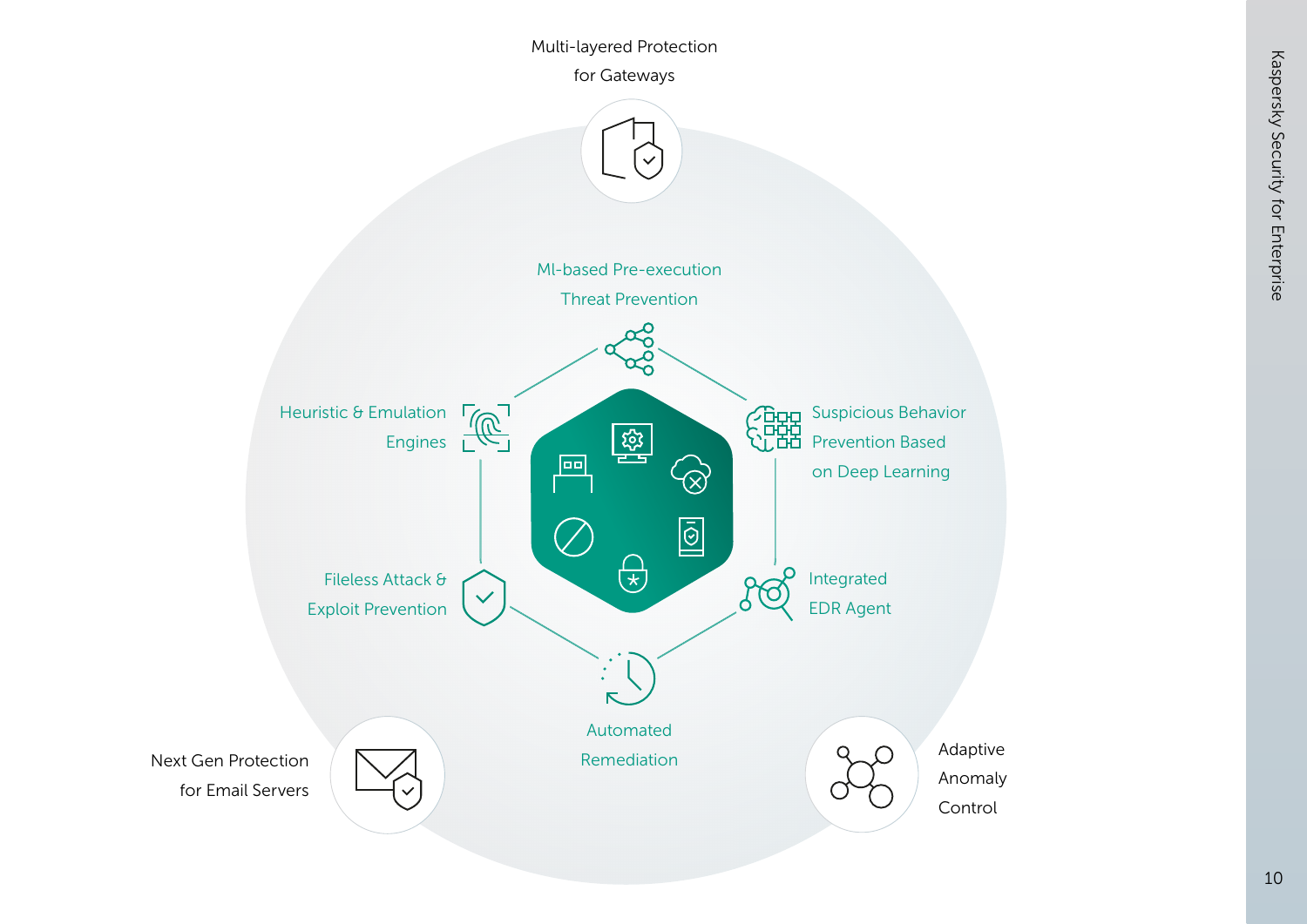



### Kaspersky Hybrid Cloud Security

Hybrid Cloud Security is a solution that simplifies and secures the digital transformation, as organizations virtualize or move workloads into the cloud. Patented Light Agent technology allows centralization and smart optimization of the security function, significantly lowering hypervisor resource use. Native integration with a wide range of virtualization, container and public cloud platforms provides consistent visibility and control throughout the whole infrastructure. A full stack of security technologies managed from the same console ensures streamlined risk management in diverse environments a day-to-day basis.

### Ideal for

Enterprises that virtualize server and desktop workloads

Organizations that are moving or maintain infrastructures in, public clouds

Enterprises leveraging public clouds and containers for DevOps

### Business benefits

Ensures consistent visibility and control across datacenter and cloud deployments

Reduces attack surface and dwell time, complicating lateral movement

Frees up to 30% of hypervisor resources, and cuts login time from minutes to seconds

Supports compliance

Ensures efficient collaboration between IT. Information Security and Development teams, reducing risk and security gaps

### Use cases

- Resource-cautious protection for virtualized server infrastructures
- Security for VMWare and Citrix VDI
- Enables compliance by meeting core security requirements
- Cloud workload protection for AWS and Azure instances with automated deployment and consistent visibility through native API integration
- Security for DevOps with container protection and management API

required



2 5 3 Skills Cost Customization and scalability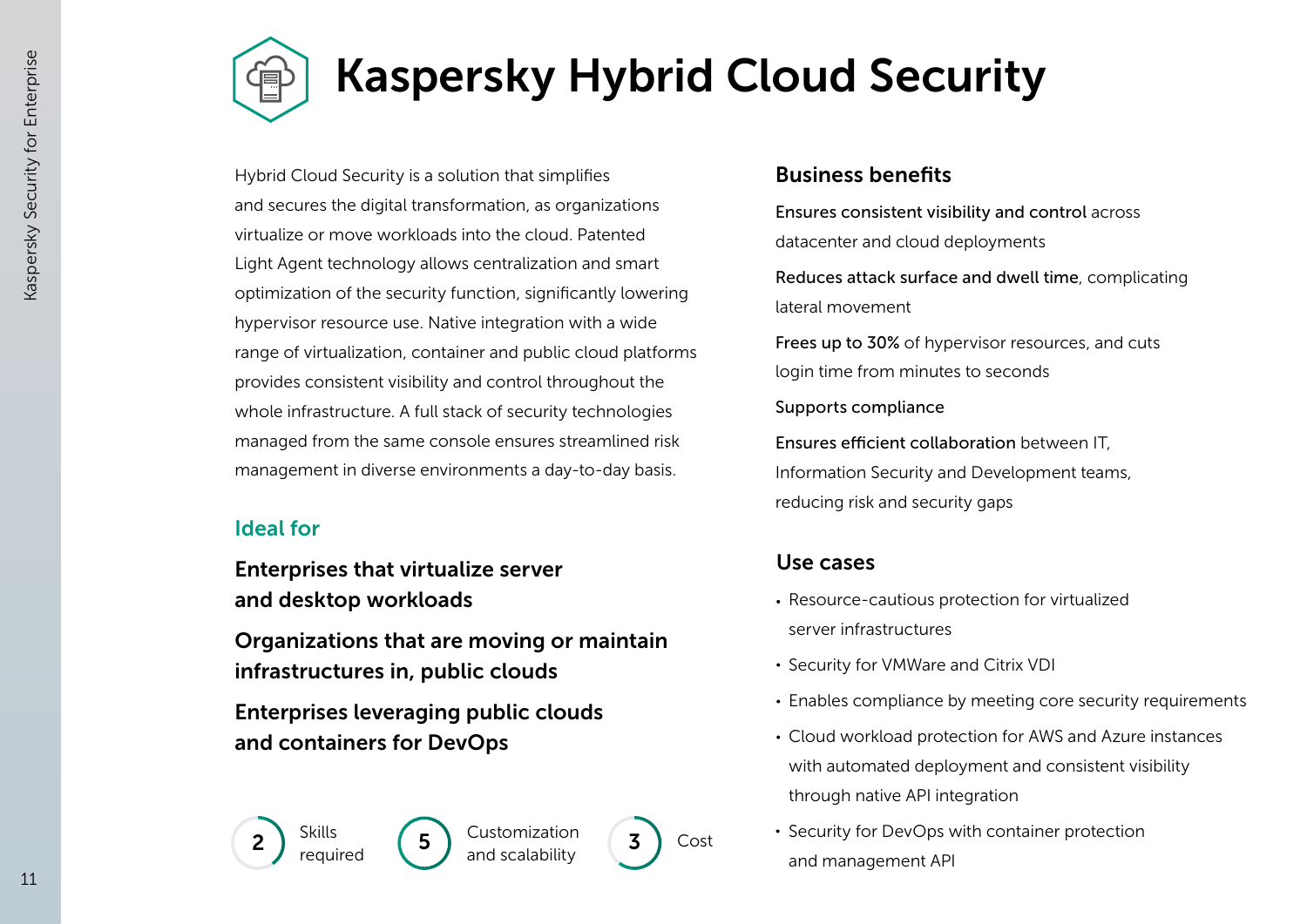## Kaspersky Security for Mail Server

Kaspersky Security for Mail Server protects against mailbased threats, preventing them from reaching the endpoint where most social engineering and malware work. All kinds of malware - including ransomware and miners – are blocked, as well as phishing attempts, with special attention to the prevention of Business Email Compromise. The solution also blocks undesired mass mailing and prevents unwanted data transmissions.

### Ideal for

Any business with well-developed IT and concerns about privacy and data safety

Any business relying heavily on email communications and requiring granular management

Enterprises wanting to enrich their APT detection data with email context, and block email-borne APT components

### Business benefits

Increases productivity by blocking unwanted mass mails – including spam – and offering mail categories for more convenient communications management

Helps prevent business disruption by blocking email-based threats Boosts data security by preventing the transfersof undesirable data types Helps cut service overheads by reducing user-level incidents Boosts the effectiveness of the existing mail gateway security by adding superior detection capabilities – without added false positives

#### Use cases

- Works with a broad range of external Mail Transfer Agents or as an all-in-one virtual appliance.
- Provides API-integrated mail security for Microsoft Exchange servers, operating at both gateway and mailbox levels
- Blocks he transfers of undesirable file types
- Integrates with Kaspersky Anti Targeted Attack to block emailborne APT components

 $2$  Skills  $\left(4\right)$ 

required

Customization and scalability

Cost

1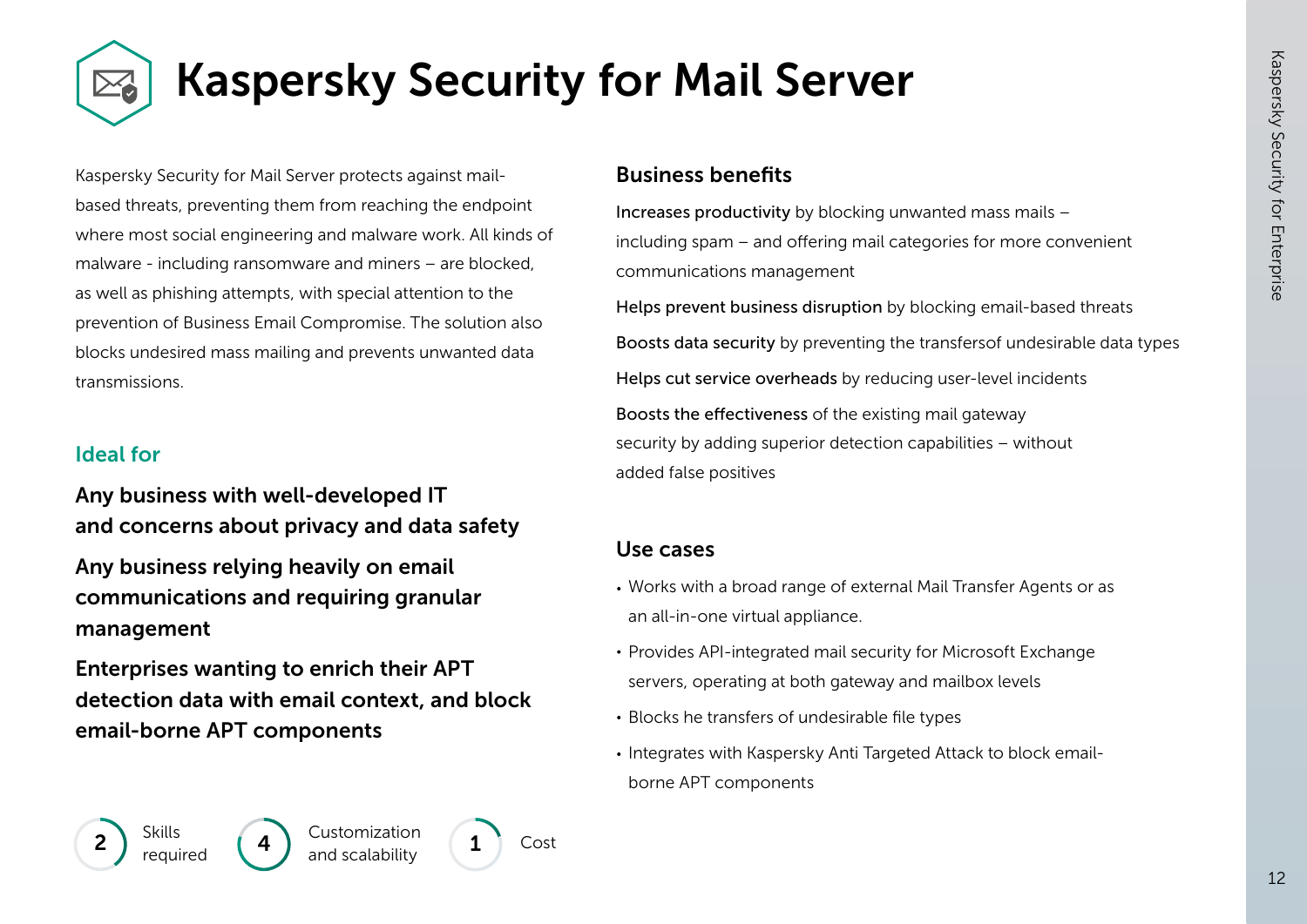

### Kaspersky Security for Internet Gateway

Kaspersky Security for Internet Gateway delivers protection against web-based threats at the level of the corporate defensive perimeter, preventing them from reaching the number one final target for all forms of attack  $-$  the endpoint. The solution helps prevent attacks based on social engineering, and blocks all kinds of malware — including ransomware and miners – as well as phishing attempts. Pair with your existing corporate proxy for enhanced performance, or deploy as a ready-to-use, all-in-one virtual appliance.

### Ideal for

Any business with developed IT and concerns about privacy and data safety MSPs and xSPs (including Telecom providers)

#### Business benefits

Prevents business disruption by blocking web-based threats before somebody clicks and lets them in

Boosts the effectiveness of existing web gateway security, adding superior detection capabilities without adding false positives

Helps cut service overheads by reducing the number of user-level incidents

Boosts productivity & reduces risk by governing internet usage and the transmission of specific file types

Offers multi-tenancy for MSP convenience

### Use cases

- Blocks malicious and phishing web resources and downloaded malware
- Prevents the use of undesirable web resources
- Enables the management of separate workspaces with their own sets of rules
- Filters out undesired file types travelling both ways, based on multiple criteria
- Integrates with Kaspersky Anti Targeted Attack as a web sensor – and blocks targeted attacks components according to advanced detection results





1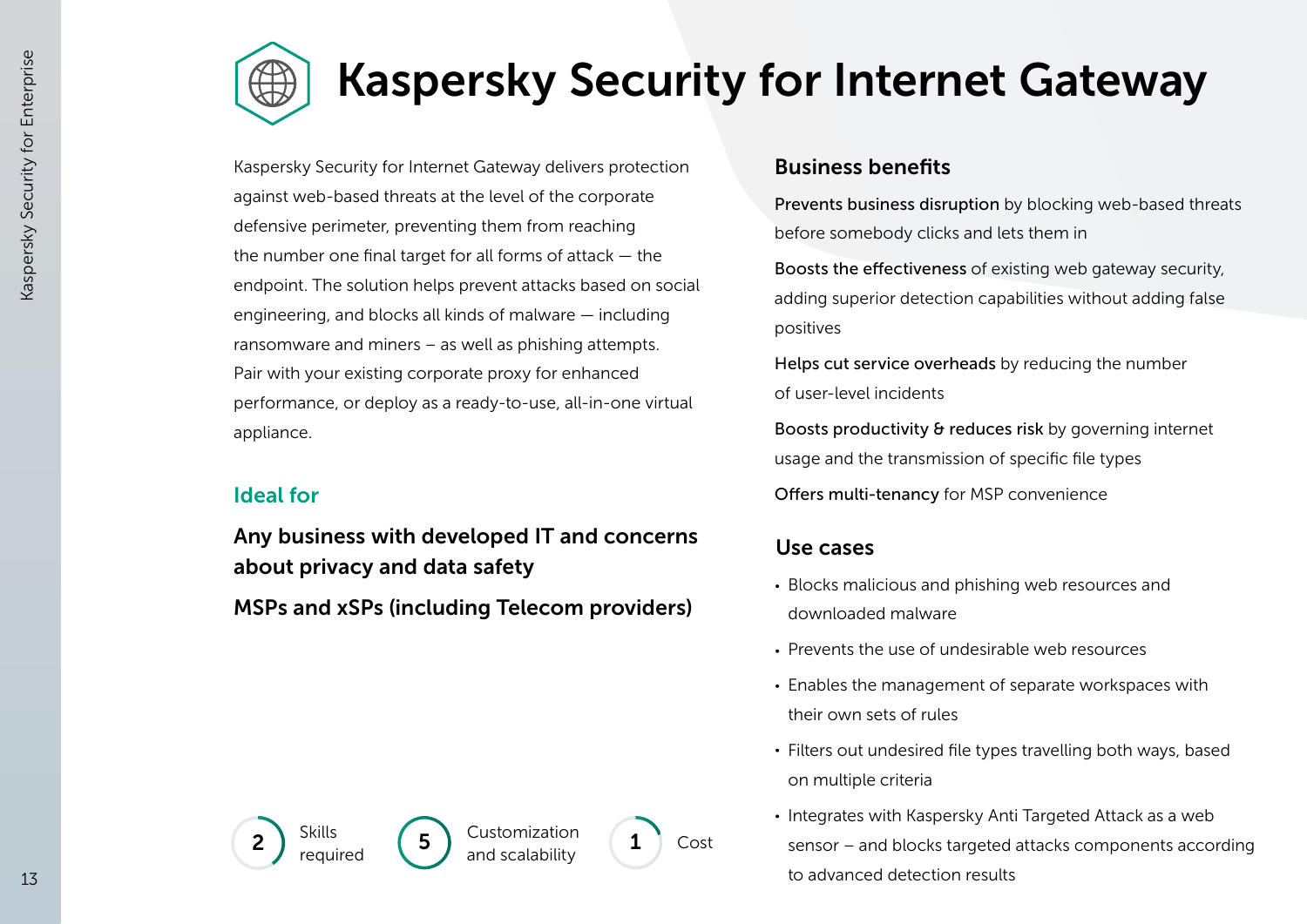

### Kaspersky Security for Storage

Easily accessible connected storage can readily become a source of infection across the entire infrastructure – and a target for threats like ransomware. Kaspersky Security for Storage safeguards corporate' data and prevents network contagion with a solid stack of protective technologies powered by global threat intelligence. Includes unique features such as Remote Anti-cryptor, enabled by integration with storage system APIs.

#### Ideal for

Any business with developed IT and privacy or data safety concerns

Businesses, such as banking, e-commerce and insurance, that work with large volumes of sensitive/private data

#### Business benefits

Protects data on connecting storages without intruding into the storage's software

Reduces administrative hassle and boosts security thanks to a single-point-of-view management console Preserves business continuity by keeping stored data safe from remotely running ransomware and crypto-wipers Supports compliance by offering security for a broad range of models that can then be used as Regulated Storage

### Use cases

- Secures both network-connected storages and the server it runs on
- Whenever a new file appears in the secured storage, or an existing file is changed, it is checked for maliciousness. On demand scans are also possible
- When files start being encrypted from afar, the solution detects and blocks the source on the network, preventing further damage\*

\* Only with API integration available for some storages



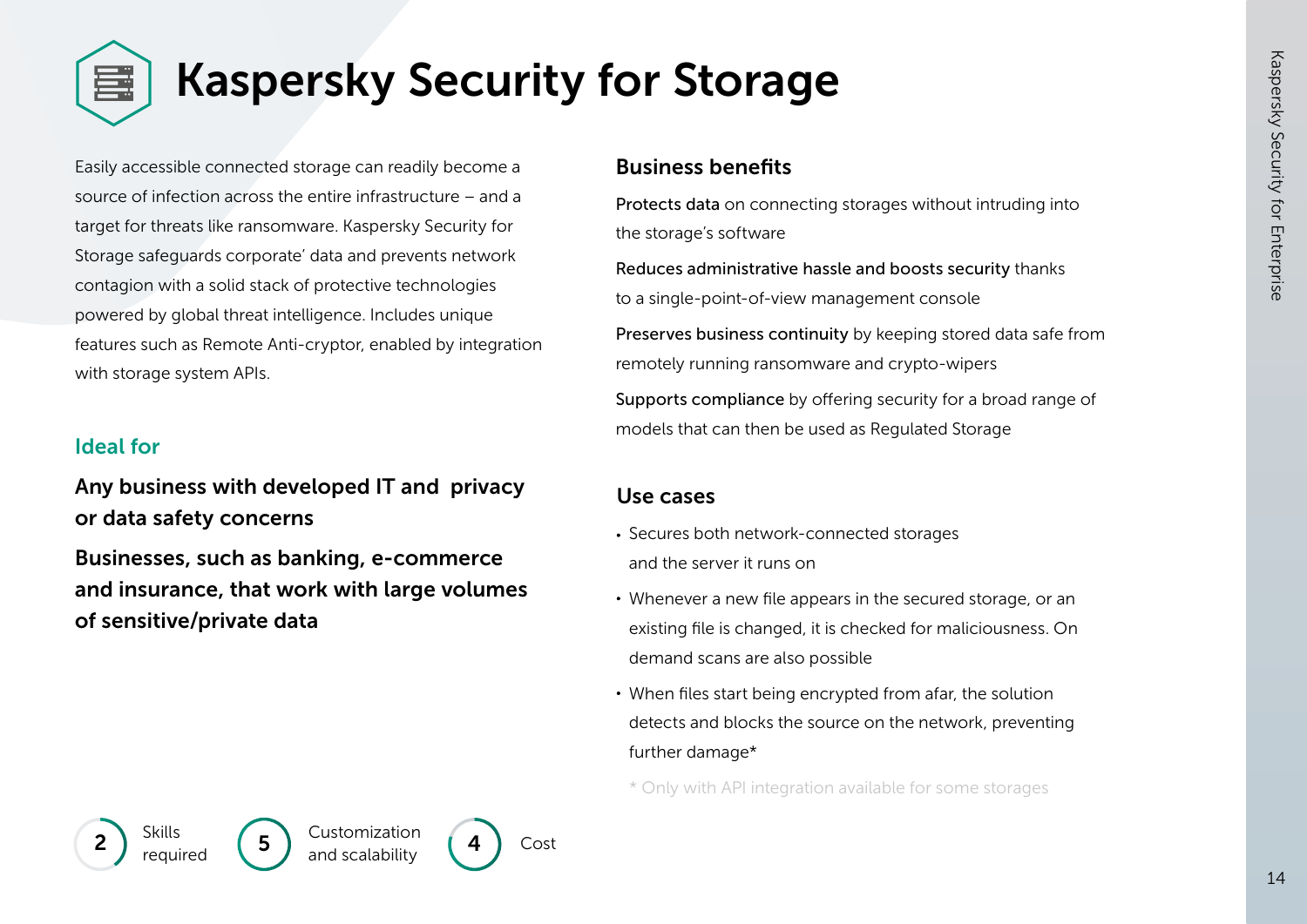

### Kaspersky Embedded Systems Security

Featuring powerful threat intelligence, real-time malware detection, comprehensive application and device controls and flexible management, Kaspersky Embedded Systems Security provides all-in-one security designed specifically for embedded systems.

#### Ideal for

Financial Services Retail and Transport ATM and POS service providers

#### Business benefits

Mitigates the risks associated with threats targeting specific financial infrastructures

Meets the compliance requirements of requiations such as PCI/DSS, SWIFT, etc.

Optimizes administrative costs through a single management console

- Secures geographically scattered and rarely updated embedded systems that present specific and unique security concerns
- Protection for unsupported Windows XP, still widely used on low-end hardware
- Efficient design delivers powerful security with no risk of systems overload



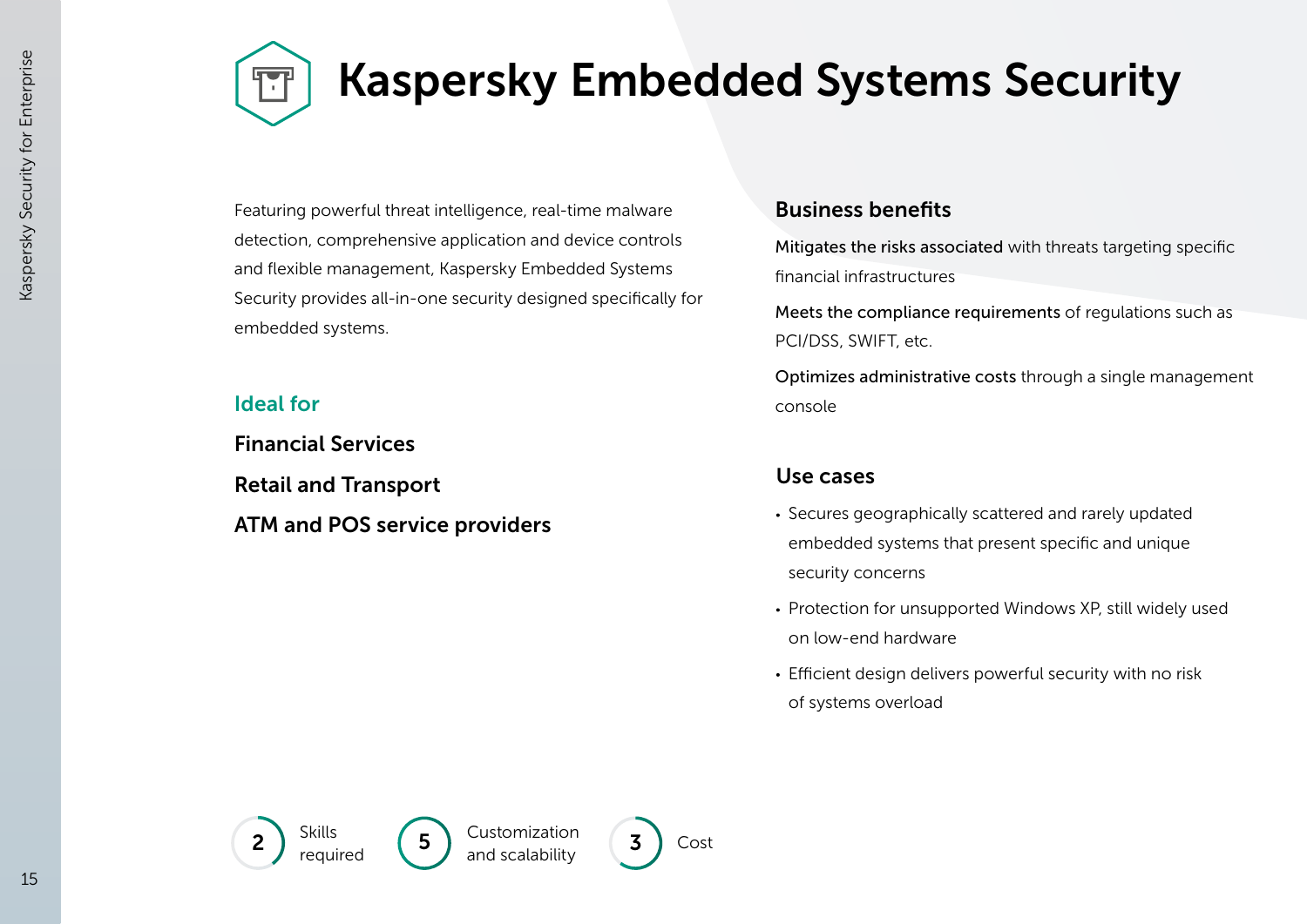

### Kaspersky Premium Support (MSA) Service

When a security incident occurs, the time taken to identify the cause and eliminate it is critical. Rapidly detecting and solving an issue can save businesses significant costs. Our Maintenance Service Agreement (MSA) plans are specifically designed to achieve this goal. Round-the-clock access to our experts, appropriate and informed issue prioritization with guaranteed response times and private patches - everything needed to ensure your issue is solved as soon as possible.

### Ideal for any organization using Kaspersky products

#### Business benefits

Ensures business continuity with allocated experts on standby, tasked with taking ownership of your issue and achieving the swiftest possible resolution

Reduced cost of a security incident though access to a priority support line, guaranteed response times and private patches

A dedicated Technical Account Manager acts as your representative inside Kaspersky Lab with the authority to mobilize any expertise needed to quickly resolve the issue

#### Use cases

- Fast-track critical issues straight to those behind-thescenes specialists at Kaspersky, headquarters who are best equipped to provide the right solution for you, at speed
- Proactive measures tailored to your system, including prioritized hot fixes and personalized patches, keep you fully protected
- Reduce the time spent on maintenance and troubleshooting by your valuable in-house resources

**Skills** required

 $\begin{pmatrix} 1 \end{pmatrix}$   $\begin{pmatrix} 5 \end{pmatrix}$   $\begin{pmatrix} 5 \end{pmatrix}$  castomization  $\begin{pmatrix} 3 \end{pmatrix}$  Cost Customization

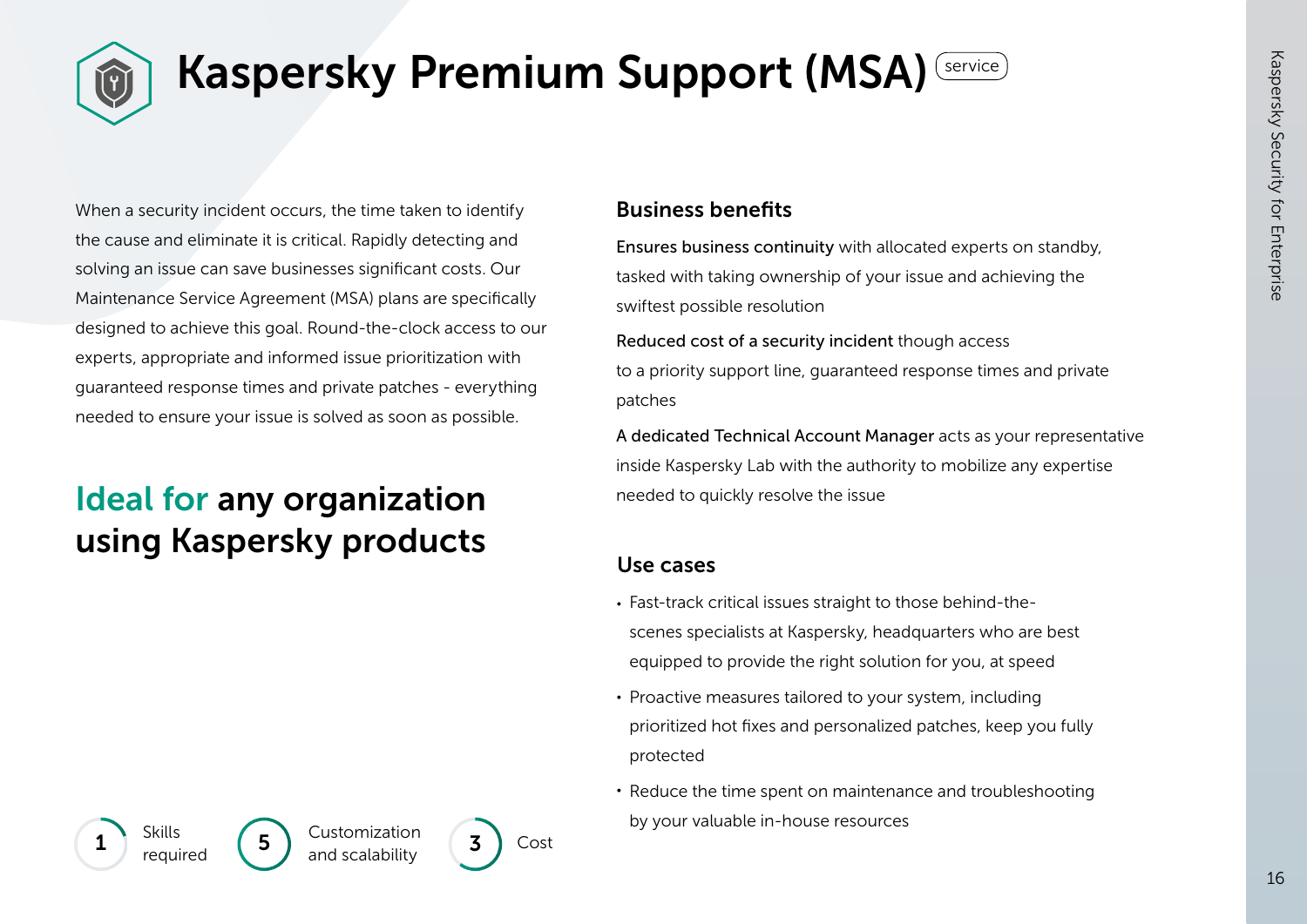

### Kaspersky Professional Services Service

Cybersecurity is a big investment. Get the most out of yours by engaging with experts who understand exactly how you can optimize your security to meet the unique requirements of your organization. Working in accordance with our established best practices and methodologies, our security experts are available to assist with every aspect of deploying, configuring and upgrading Kaspersky products across your enterprise IT infrastructure.

Kaspersky Professional Services comprise:

- Implementation and Upgrade
- Configuration
- Product Training

### Ideal for any organization using Kaspersky products

### Business benefits

Maximizes your ROI on your security solutions by ensuring they perform at 100% capability Reduces costs for internal IT sta

Minimizes the risks of downtime through periodic audits of product configurations, ensuring the most up-to-date defensive mechanisms are in place

Reduces the product adoption period, allowing all the benefits to be extracted faster from the product implemented

### Use cases

- Reduces the risks of implementation that can diminish protection, adversely impact productivity and even lead to downtime
- Minimizes the impact of implementing your new security solution on everyday business operations and lowers overall implementation costs
- Prepares your staff to undertake ongoing product maintenance with our product training programs, helping to prevent mistakes, demonstrating product compatibilities and explaining operational principles

 $\frac{1}{\frac{3}{\pi}} \int_{\text{required}}^{\text{SNIUS}}$   $\frac{5}{\pi} \int_{\text{and scalability}}^{\text{CUSUIII/ZdUOI}}$   $\frac{3}{\pi}$ Skills

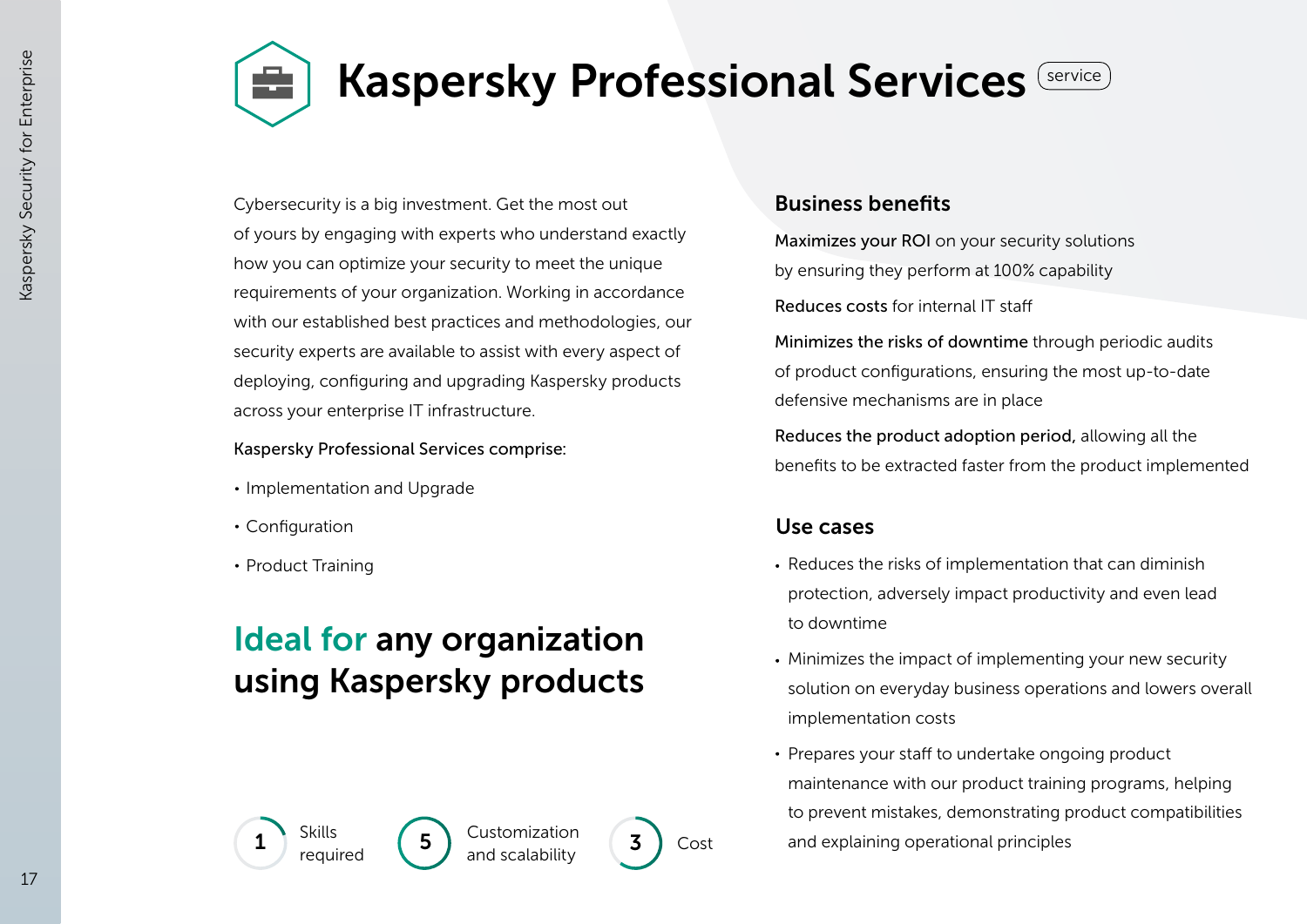

### Kaspersky Security Awareness

Our computer-based training programs change habits and form the new behavior patterns that are the real goal of awareness training. The Kaspersky Security Awareness training portfolio includes: Automated Security Awareness Platform (ASAP) – awareness training for all employees that builds concrete cyber-hygiene skills day after day; Cybersecurity for IT Online (CITO) – training for generalist IT specialists that develops practical skills in how to recognize a possible attack scenario and to collect incident data; and Kaspersky Interactive Protection Simulation (KIPS) cybersecurity gameplay for decision-makers.

### Ideal for

### Organizations whose expectations of IT are growing and diversifying

Organizations who want to reduce the opportunities for, and frequency of, user error leading to security breaches

### Business benefits

Protects businesses from within Maintains a high 'cybersafe mindset' throughout the corporate culture

Reduces human errors by up to 80%

- Develops cybersafe behavior through typical scenarios and situations, cyberattack simulations, different tasks and explanations
- Builds an understanding of potential threats and provides the skills needed to deal with them
- Develops practical skills essential to recognizing a possible attack in an ostensibly benign PC incident, and collecting incident data for handover to IT Security
- Establishes a better security understanding among senior managers and decision-makers

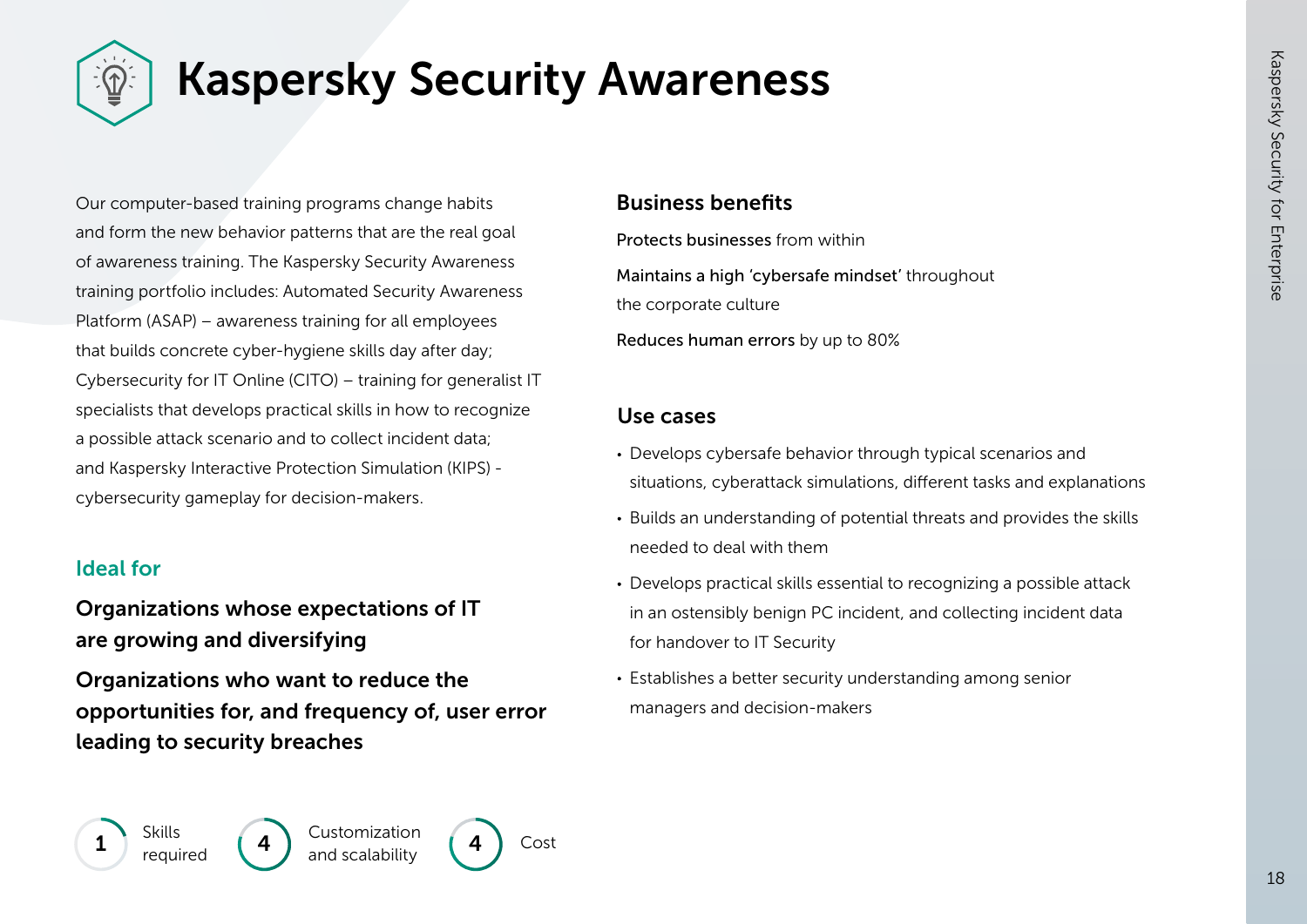# **Advanced** defense

Advanced detection technology, and a centralized response

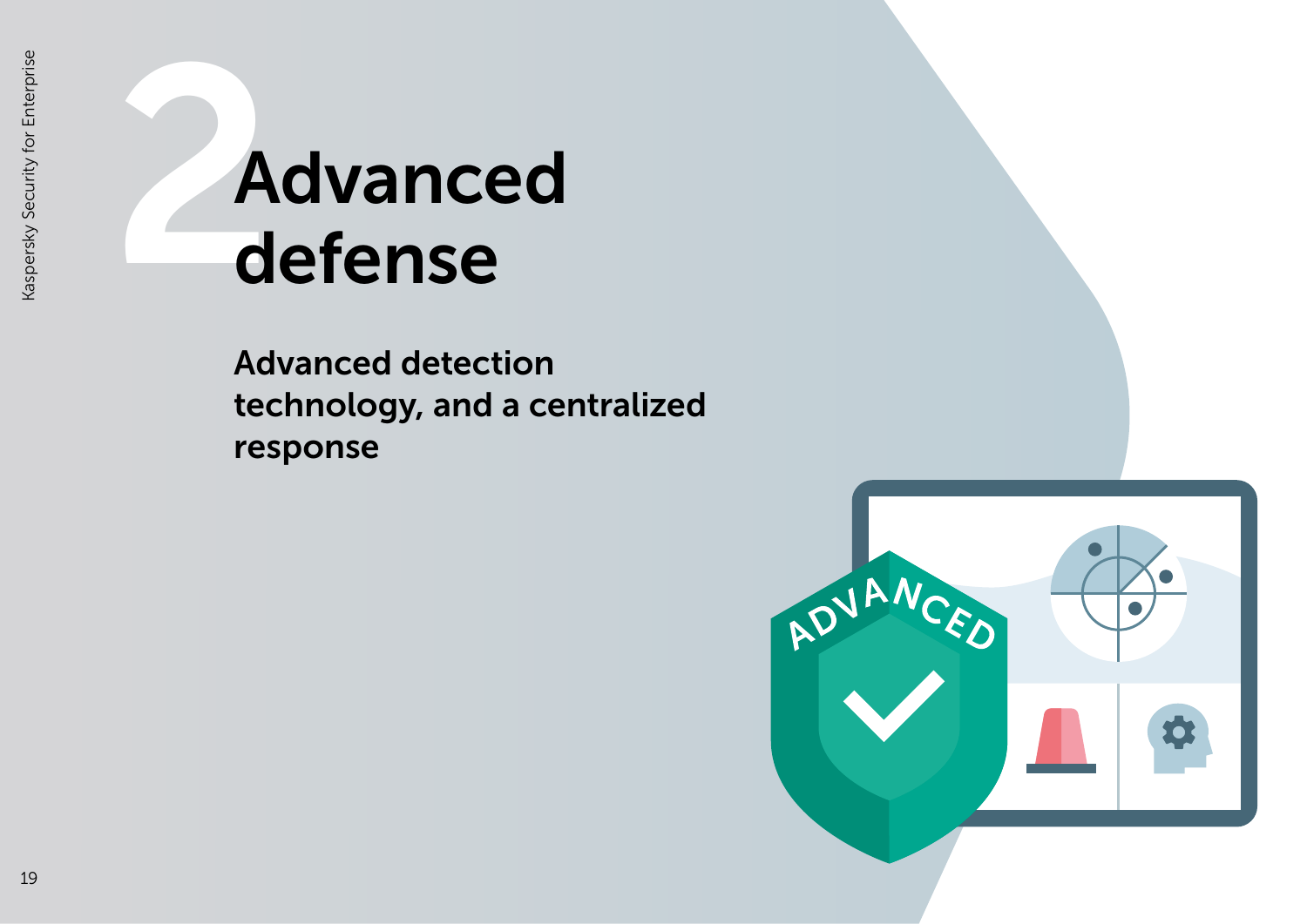Maximum automation at the stage of detection and response to complex threats missed by preventive technologies



Growing, increasingly complex IT environments with increased attack surface



Has basic incident response capabilities

### Ideal for mid-enterprises:

Endpoint People Services



Kaspersky Endpoint Detection and Response



Kaspersky Anti Targeted Attack







Network **Example 2018** Privacy **Privacy** Privacy **Intelligence** 

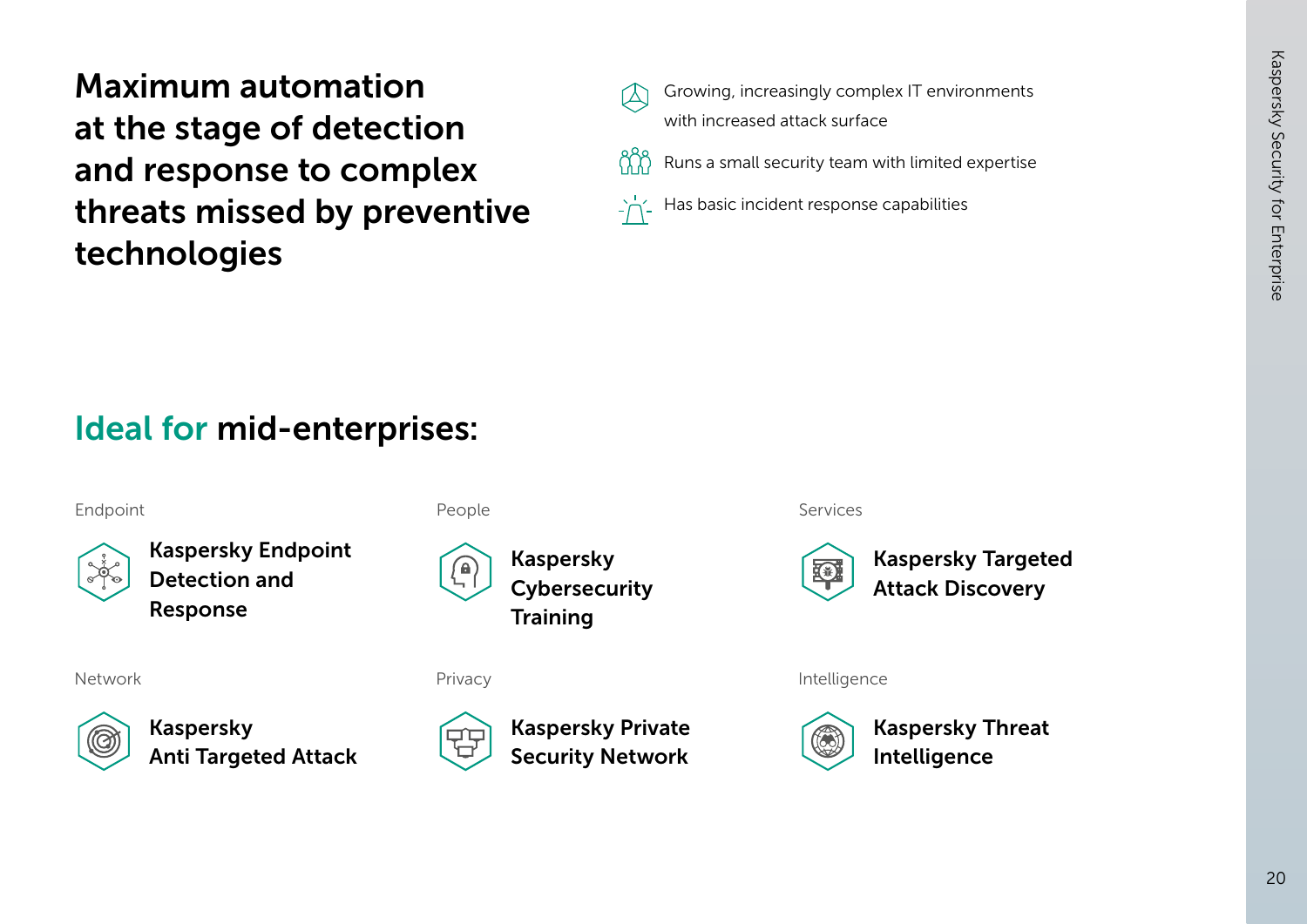### Kaspersky Endpoint Detection and Response

To defend yourself successfully against advanced threats at the earliest possible stage, it's essential to supplement preventive technologies with advanced endpoint detection and response capabilities. Kaspersky EDR is a specialized solution which addresses advanced threats to your endpoints, sharing a single agent with our world-leading Kaspersky Endpoint Security protection solution. Kaspersky EDR provides comprehensive visibility across all endpoints on the corporate network, enabling the automation of routine tasks in order to discover, prioritize, investigate and neutralize complex threats fast.

#### Ideal for

#### Enterprises

Organizations already using Kaspersky Endpoint Security

SOCs and incident response teams

### Business benefits

Mitigates the risks associated with advanced threats and targeted attacks

Optimizes administrative costs though task automation and a single, simplified, business-oriented interface

Increases the speed and effectiveness of incident processing, at no extra cost

Increases productivity, freeing up the time of your IT and security teams for other tasks

Supports compliance with internal security policies and regulatory requirements

#### Use cases

- Addresses the complete endpoint protection cycle, from automatic threat blocking to complex incident response against advanced threats, using a single agent
- Provides fast endpoint data access, even when compromised workstations are unavailable or data is encrypted
- Complements incident investigations with threat hunting, IoA analysis and MITRE ATT&CK mapping
- $\cdot$  Enables an efficient response across distributed infrastructures, through wide-ranging automated actions





and scalability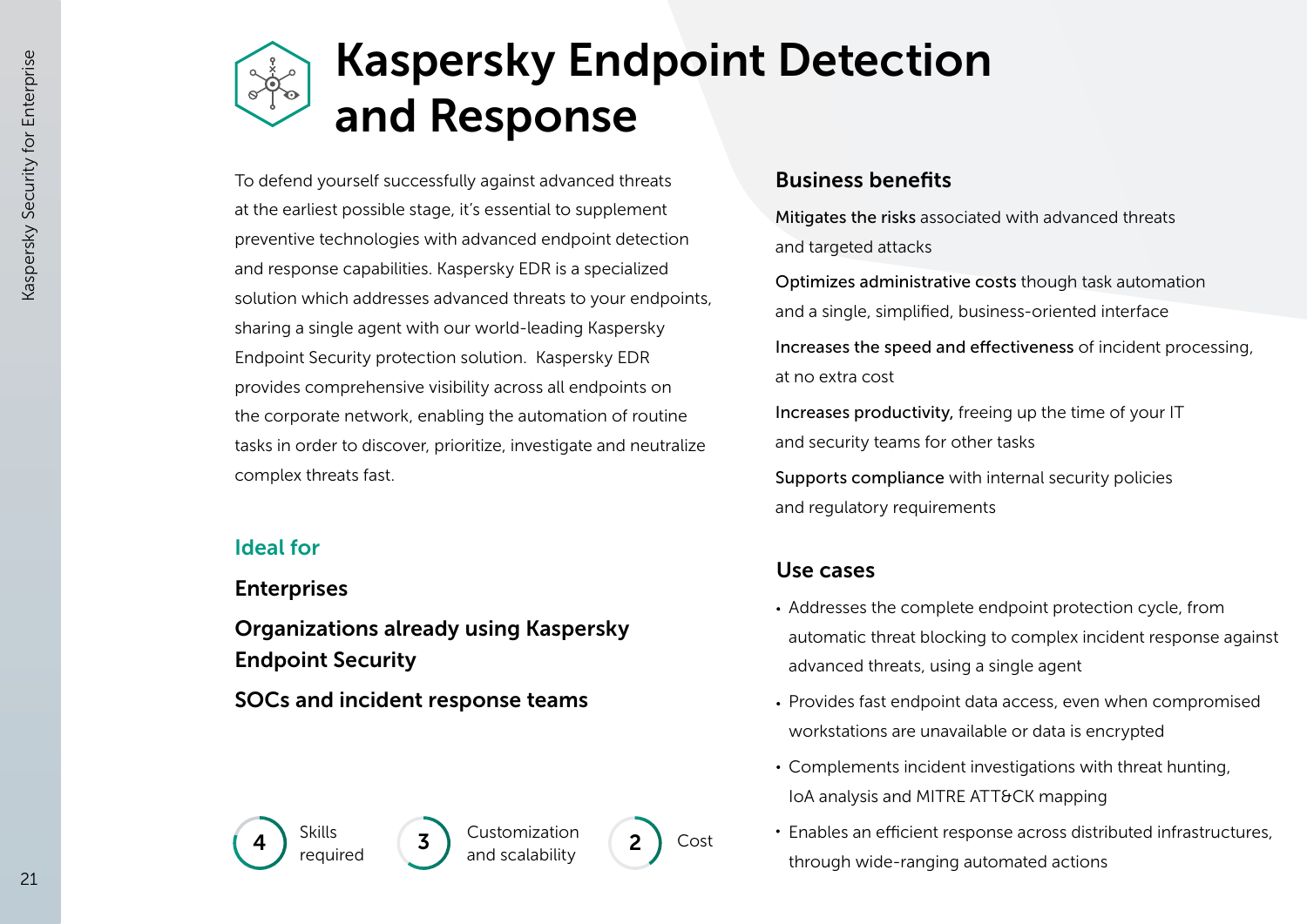

### Kaspersky Anti Targeted Attack

The number and quality of targeted attacks is growing continuously. To counter these new emerging threats, it's necessary to constantly adapt your security systems. Kaspersky Anti Targeted Attack focuses on advanced threat detection at network level, with fully automated data collection, analysis and correlation, and provides a detailed understanding of the scope of the threat. The result is effective protection of your corporate infrastructure against complex threats and targeted attacks, without the need for additional resources.

### Ideal for

Enterprises

SOC teams

MSSPs

Any organization under compliance

### Business benefits

Mitigates the risks associated with advanced threats and targeted attacks

Reduces financial and operational damage by introducing a single reliable system to protect against complex attacks

Optimizes administrative costs though task automation and a single simplified business-oriented interface

Streamlines tasks through seamless workflow automation, with no disruption to business processes

Helps ensure compliance with regulatory requirements

- Rapid discovery of the actions of cybercriminals who bypass preventive technologies, through the centralized monitoring and control of potential entry points into the infrastructure
- The detection of threat signs and correlation of multi-vector events within an attack into a single picture, to enable more effective investigation
- Timely provision to the incident response team of all the necessary information about detected threats



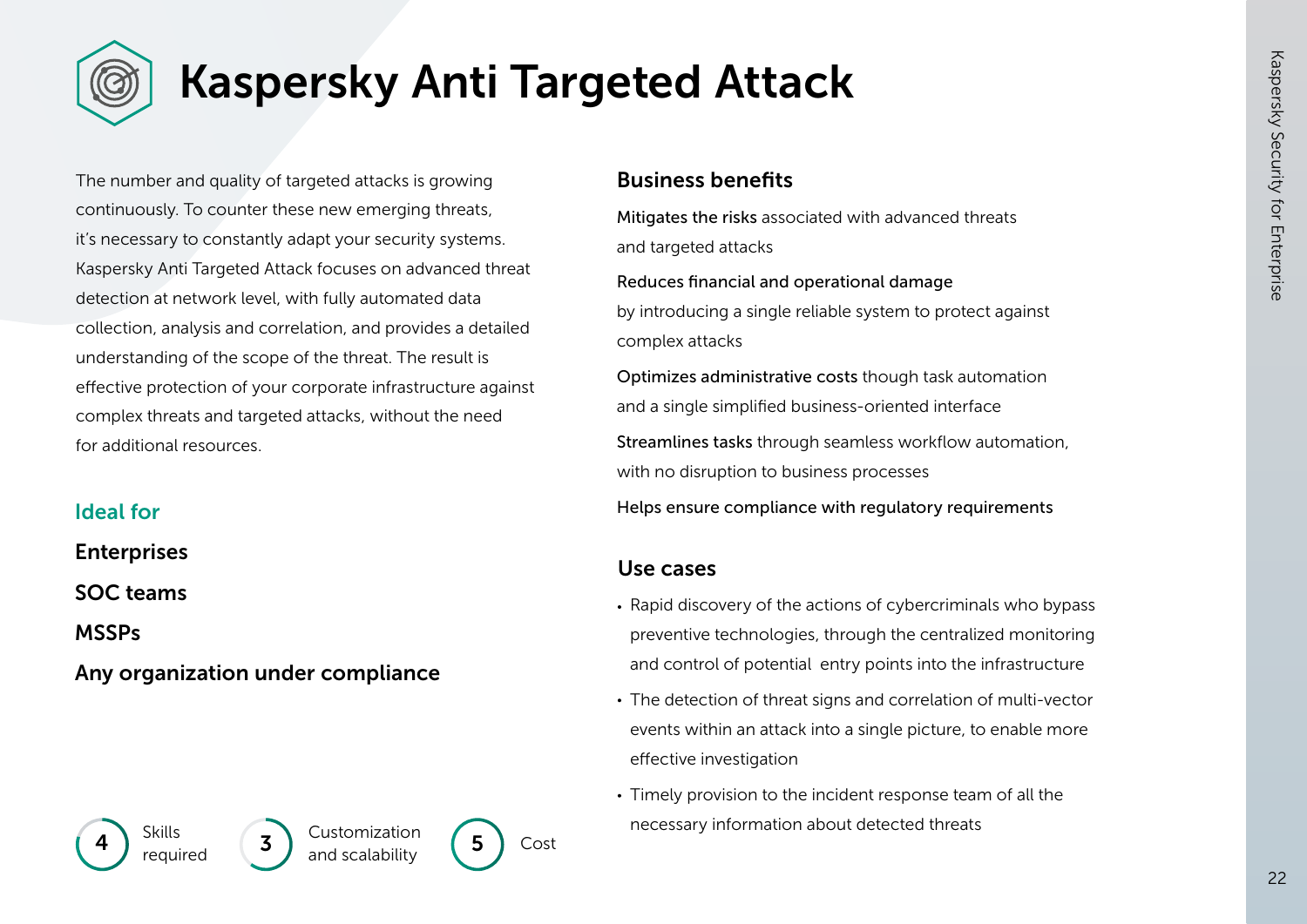### Kaspersky Private Security Network

Kaspersky Private Security Network allows enterprises to take advantage of most of the benefits of global cloudbased threat intelligence, without releasing any data whatsoever outside their controlled perimeter. It's an organization's personal, local and completely private version of the Kaspersky Security Network.

Enterprises with strict data access control requirements

Critical Infrastructures with physically isolated networks

Telecom, managed security and other service providers

#### Business benefits

Empowers superior detection of the threats targeting your business

Ensures faster response times through real-time access to threat and reputation statistics

Increases operational efficiencies by minimizing false positives

Supports full compliance with regulatory requirements for Ideal for the security of isolated systems and environments

- All the benefits of cloud-assisted security without the need to share information outside your controlled infrastructure
- Enables the building of customized protection by adding your own 'verdicts'
- Adapted for isolated critical networks



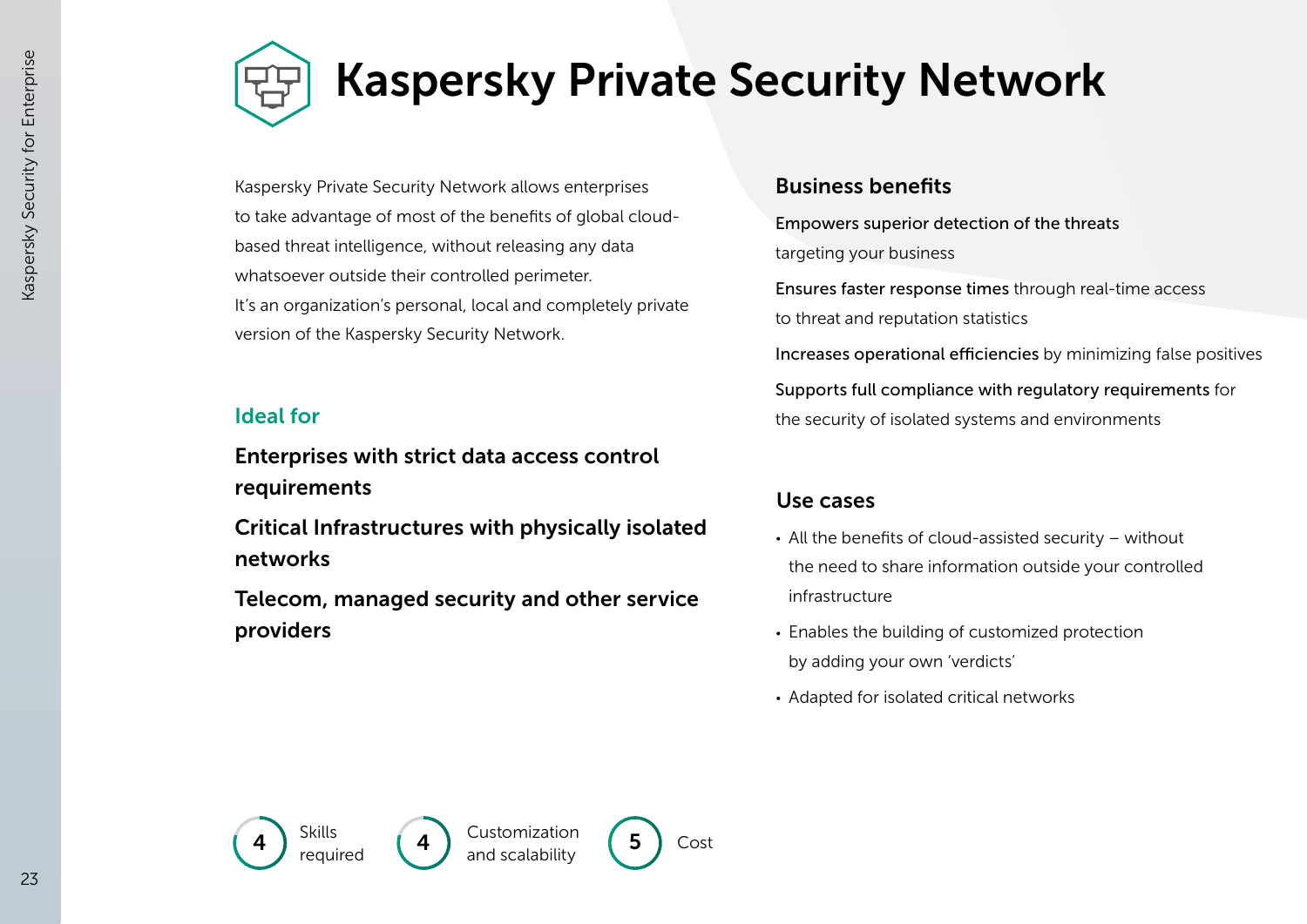

### Kaspersky Targeted Attack Discovery Service

Kaspersky Targeted Attack Discovery is a comprehensive compromise assessment service that determines whether you are currently under attack, what's happening, and who the threat actor is. Our experts detect, identify and analyze ongoing incidents as well as those that occurred previously, and compile a list of systems affected by those attacks. We help you uncover malicious activities, identify the possible sources of an incident and plan the most effective remedial actions.

### Ideal for

Enterprises with non-existent or immature security teams

Government institutions

Critical infrastructures

#### Business benefits

Prevents and minimizes the damage resulting from a systems compromise, significantly reducing the cost Helps maintain the relationship of trust with your customers, partners, and investors, to further foster business opportunities Ensures you avoid regulatory penalties and fines Strengthen your defenses against future incidents through remedial recommendations

- Gain an understanding your organization's digital footprint and the associated risks
- Helps assess the risk by conducting in-depth inspections of your IT infrastructure and data (such as log files) and analyzing your outgoing network connections
- $\cdot$  Identify signs of ongoing or past intrusions within your networks
- $\cdot$  Recognize how the attack is affecting your systems, and what you can do about it

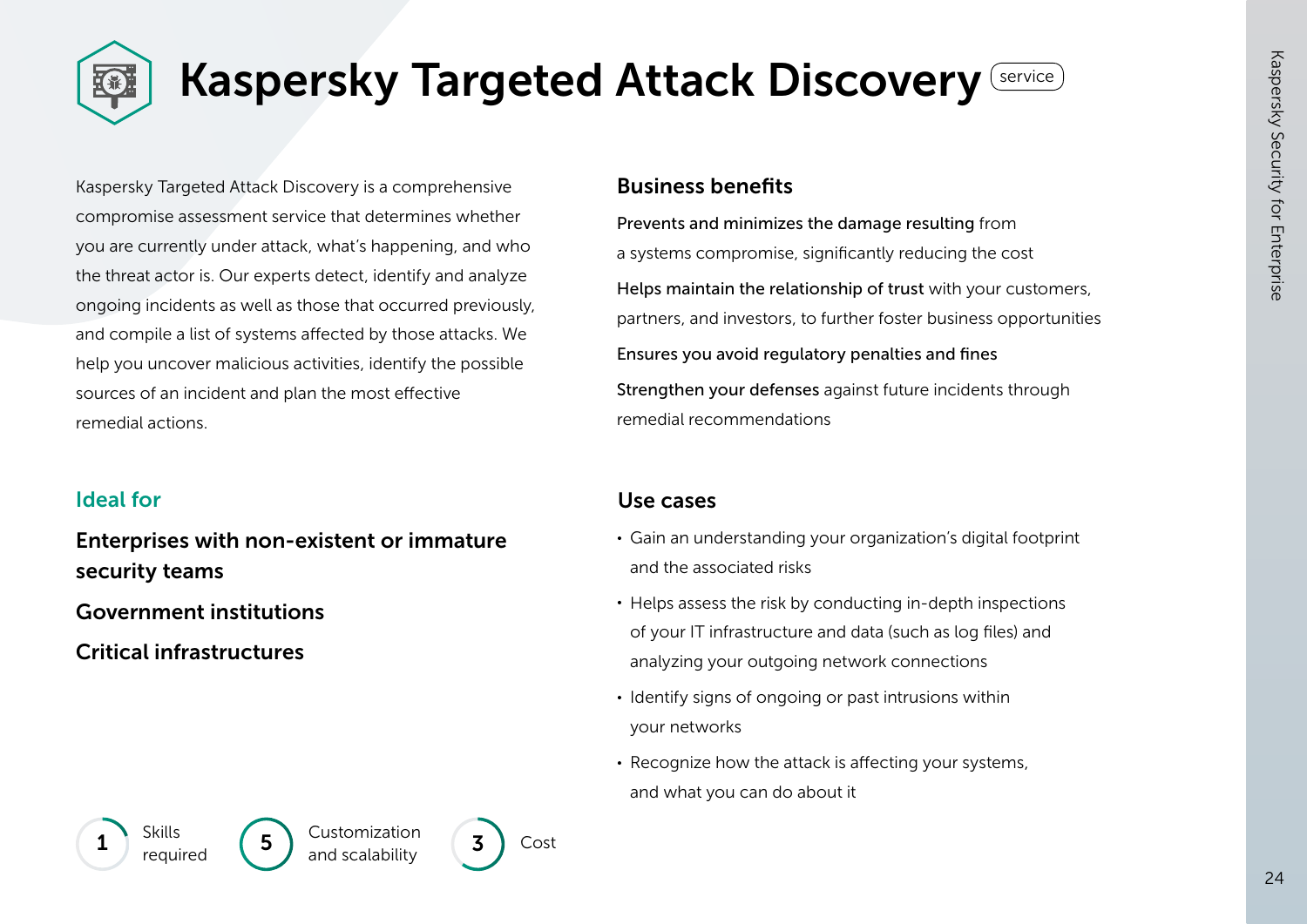

### Kaspersky Threat Intelligence

Counteracting today's cyberthreats requires a 360-degree view of the tactics and tools used by threat actors. Generating this intelligence and identifying the most effective countermeasures requires constant vigilance and high levels of expertise. With petabytes of rich threat data to mine, advanced machine-learning technologies and a unique pool of world experts, Kaspersky Lab supports you with the latest threat intelligence from around the world, helping you maintain immunity to even previously unseen cyberattacks.

Enterprises Government institutions SOCs and incident response teams MSSPs

### Business benefits

Instant threat detection to prevent the disruption of business operations

Minimizes potential financial losses from incidents

Ensures cost-effective investments in certain technologies and staff the right based on timely information about threats targeting your enterprise

Prevents competitors from gaining an unfair competitive advantage through the exfiltration of intellectual property Ideal for **Helps** build a proactive and adaptable defense

### Use cases

- Reinforce network security solutions with continuously updated Threat Data Feeds
- Effectively prioritize overwhelming amounts of security alerts, and immediately identify those which should be escalated to incident response teams with Threat Data Feeds and **CyberTrace**
- Gain real-time 'situational awareness' and leverage threat intelligence feeds more effectively with CyberTrace
- Identify your organization's digital footprint and mitigate the associated risks with Tailored Threat Intelligence Reporting

 $\begin{pmatrix} 3 \end{pmatrix}$  Skills  $\begin{pmatrix} 5 \end{pmatrix}$  Customization  $\begin{pmatrix} 3 \end{pmatrix}$  Cost required



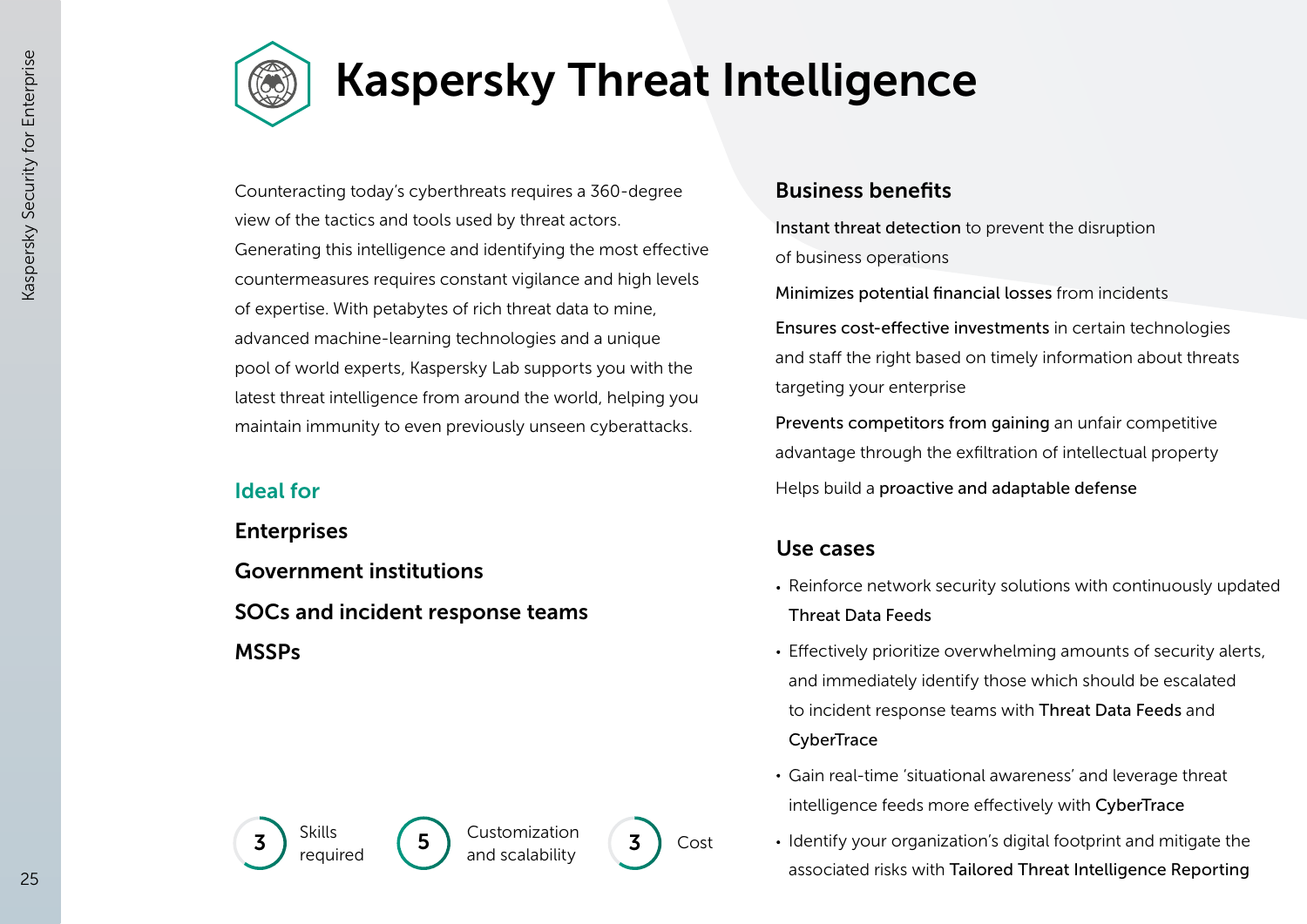### Kaspersky Cybersecurity Training:  $\begin{pmatrix} \mathbf{a} \ \mathbf{r} \end{pmatrix}$ Incident Response **Service**

Cybersecurity education is a critical for enterprises faced with the growing volume of constantly evolving threats. IT security staff must be skilled in the advanced techniques central to effective enterprise threat management and mitigation strategies. Kaspersky Cybersecurity Training helps to equip your in-house security team with all the necessary knowledge needed to deal with a continuously evolving threat environment.

#### Ideal for

**Enterprises** Government institutions SOCs and incident response teams

MSSPs

#### Business benefits

Mitigates the potential damage from security incident quickly and effectively, to significantly reduce the incident's cost Ensures you avoid regulatory penalties and fines Helps maintain the relationship of trust with your customers, partners, and investors, to further foster business opportunities Strengthens your defenses against future incidents through the lessons learned

- $\cdot$  Differentiate APTs from other threats
- Understand various attacker techniques and the anatomy of targeted attacks
- Apply specific methods of monitoring and detection
- Create effective detection rules
- Reconstruct incident chronology and logic, and follow the incident response workflow

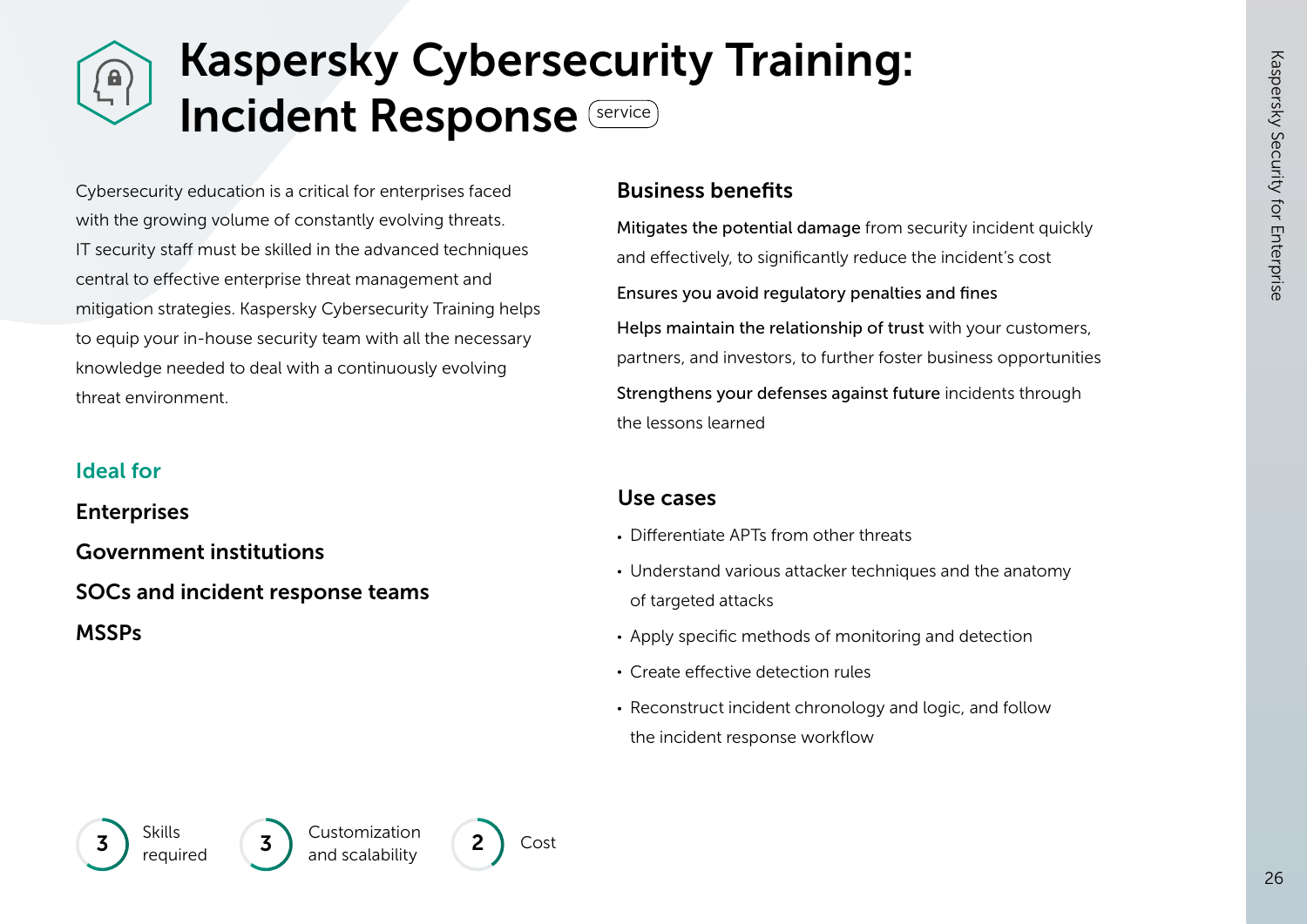# 3Integrated Cybersecurity Approach

Threat Management and Defense

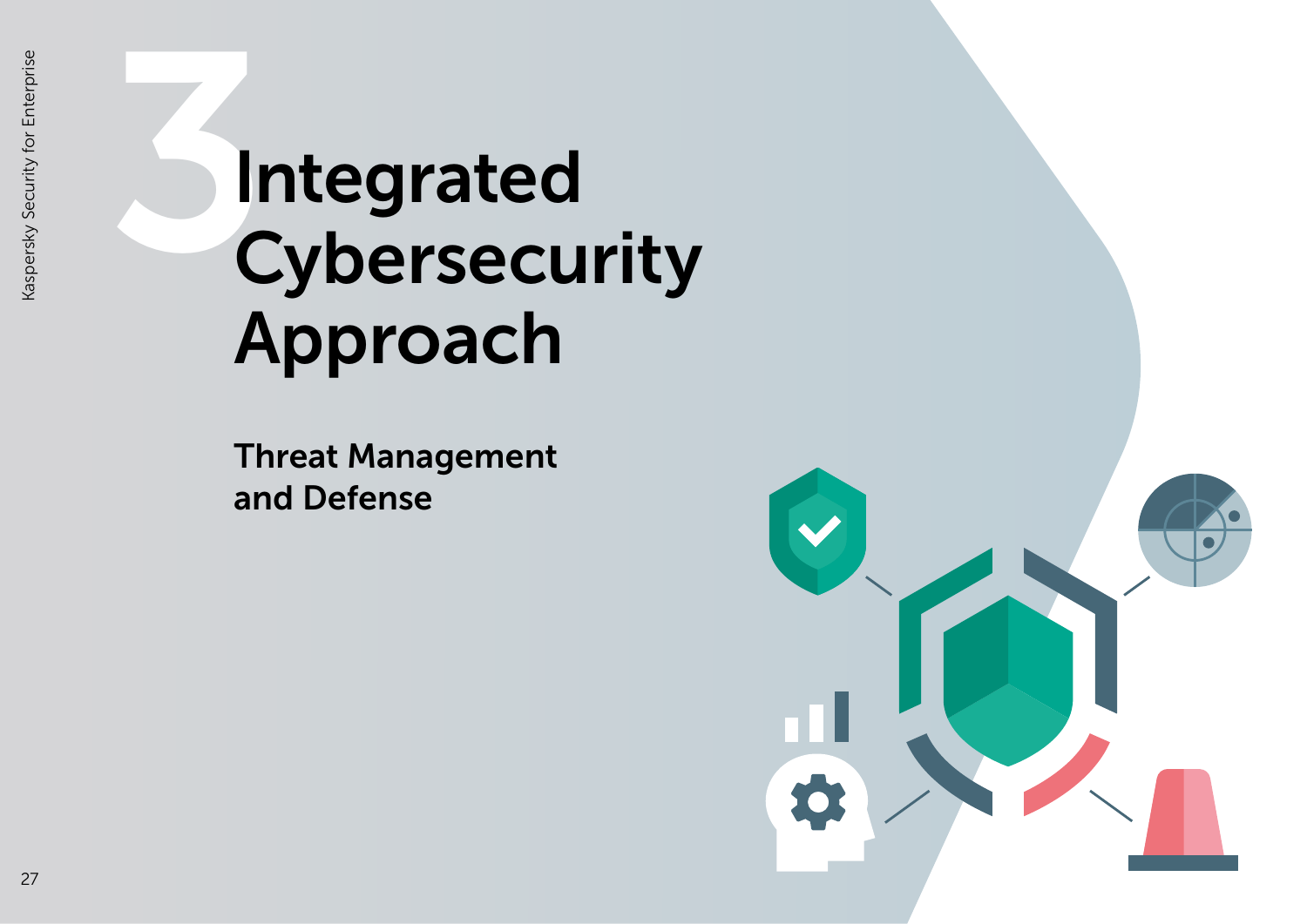Be ready for APT-level attacks

Ideal for enterprises with a high level of expertise, used to working with threat intelligence and undertaking threat hunting



Complex and distributed environments

In-house security team or SOC



Subject to compliance EQ





Kaspersky Managed Protection



Kaspersky Incident Response



People **Intelligence** 

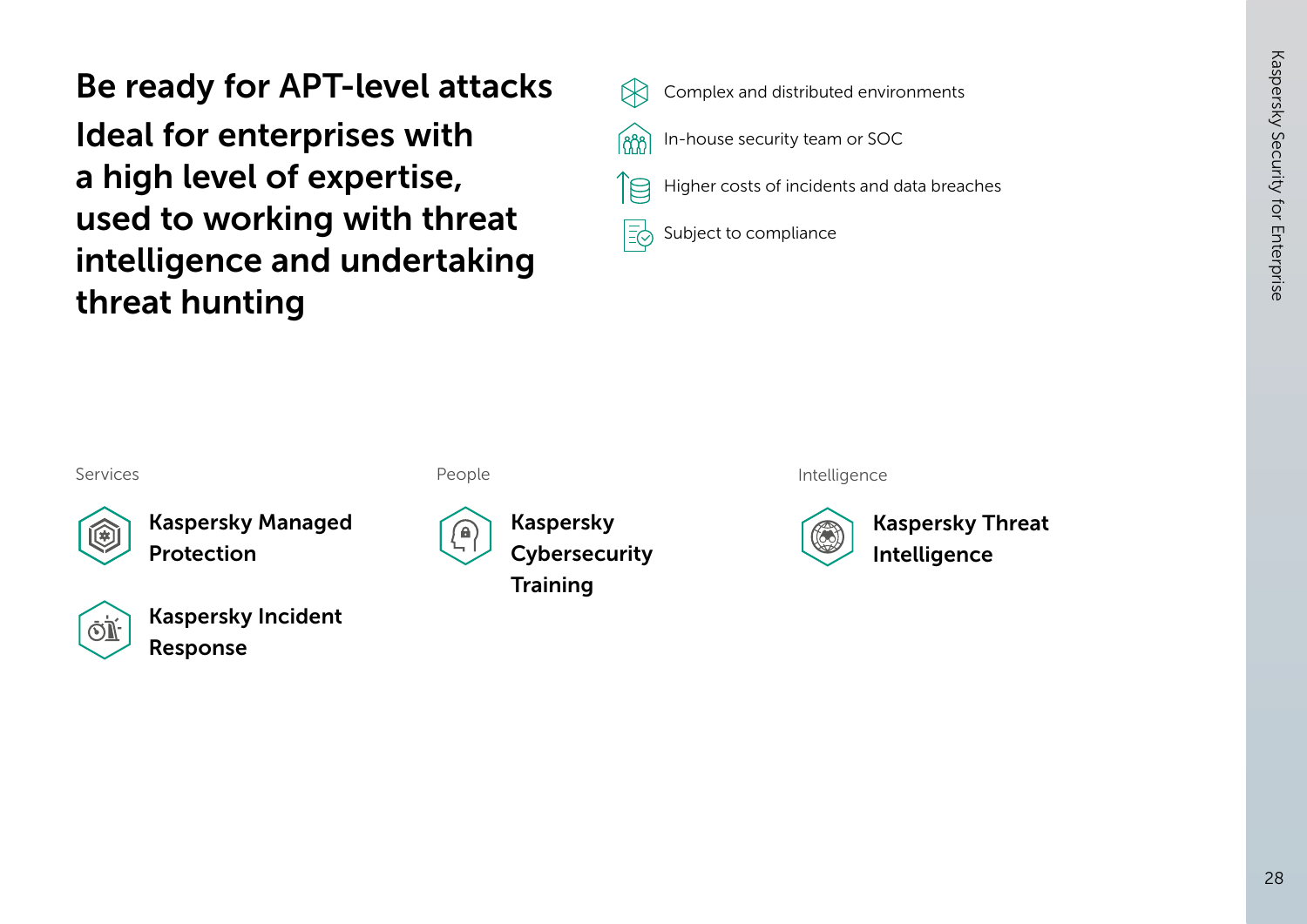### Kaspersky Threat Management and Defense

Kaspersky Threat Management and Defense is a specialized solution providing a comprehensive framework for rapid threat discovery, incident investigation, response and remediation. It consists of global threat intelligence, advanced threat detection and response technologies, a range of cybersecurity training, continuous threat hunting and response to threats circumventing existing security barriers. The solution can be integrated into your current organizational strategy to counter complex threats, complementing existing protection technologies, and supporting you with leading expertise when needed.

 $\begin{pmatrix} 5 \end{pmatrix}$  Skills  $\begin{pmatrix} 5 \end{pmatrix}$  Customization  $\begin{pmatrix} 5 \end{pmatrix}$  Cost

and scalability

### Ideal for

Enterprises Government institutions SOCs and incident response teams **MSSPs** 

required



Minimizes the financial and operational damage caused by cybercrime and helps maintain business stability Increases ROI through automation and the avoidance of disruption to business processes Reduces staff turnover rates and increases operational efficiencies by growing in-house expertise Deploys fully informed and cost-effective information security strategies based on tailored threat models

- The all-in-one technological platform automates timeconsuming evidence collection and routine manual tasks
- Proactive threat intelligence provides the context needed to promptly detect, prioritize, investigate and respond to threats
- Enterprise threat management strategy through the provision of advanced skills
- Threat hunting enables detection of unknown and advanced threats designed to circumvent preventive technologies
- Access to third-party expertise supports effective investigation and response to complex incidents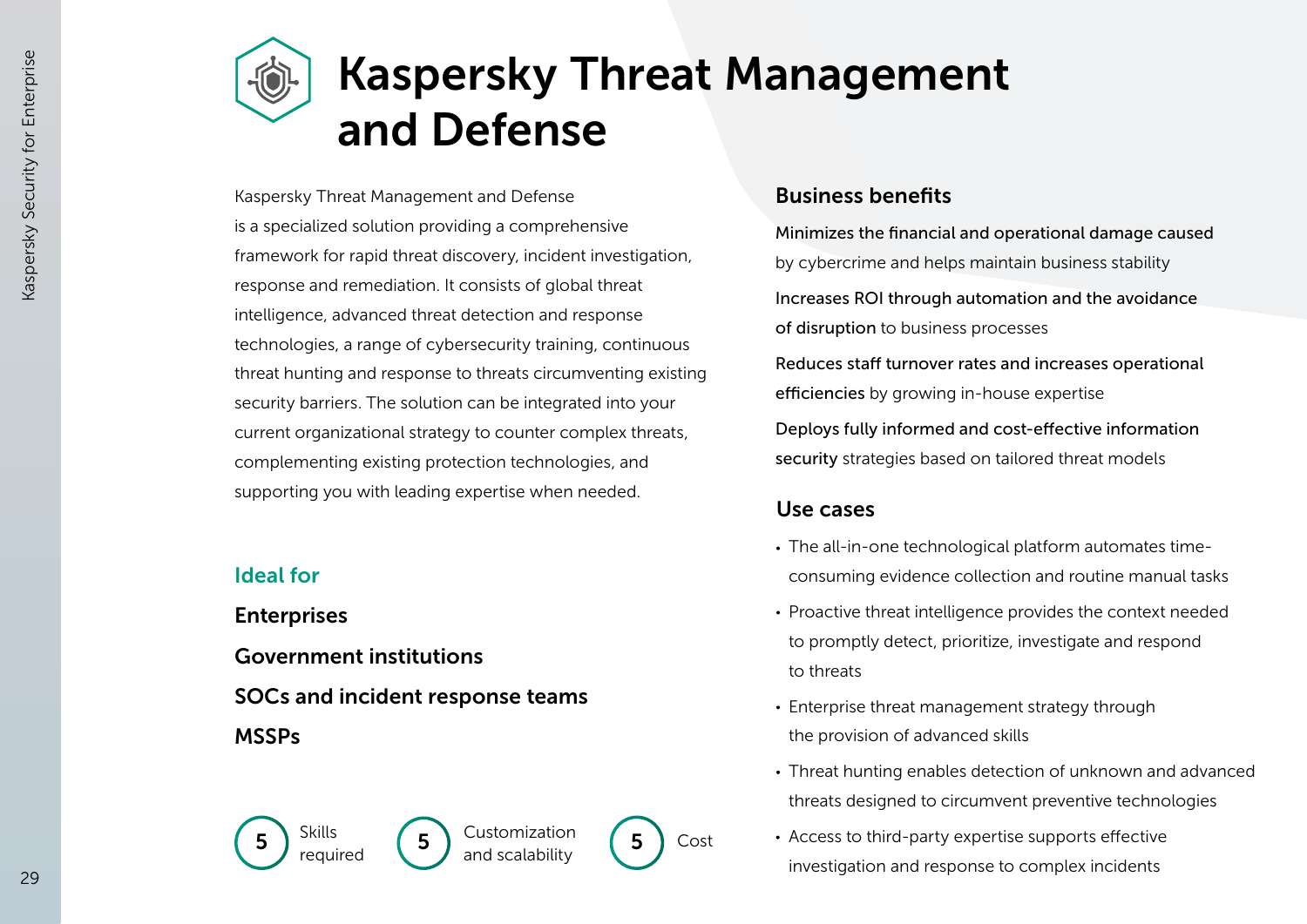

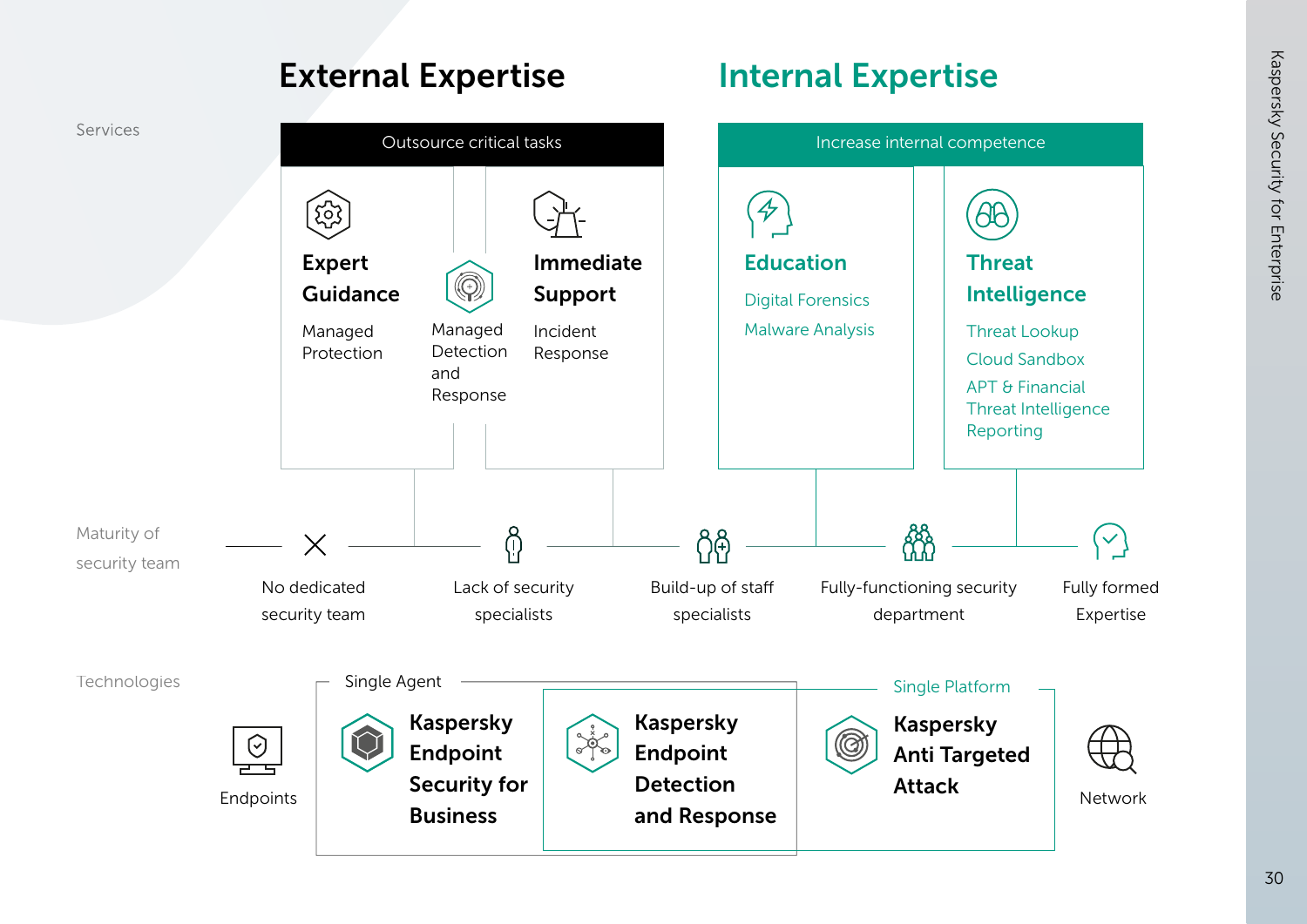### Things to remember when building a long-term cybersecurity strategy



### A siloed approach to cybersecurity puts businesses at risk

The growing costs of network and data breaches place serious financial pressures on businesses wanting to transform, which is why cybersecurity is such a prominent issue. To succeed in this environment, businesses must make cybersecurity an integral part of their overall business strategy, playing a key role in risk management and long-term planning.



### Cybersecurity is not just a destination – it's an ongoing journey

An enterprise's security plan must be regularly reviewed and adjusted as new knowledge and tools become available. Every security incident should undergo in-depth analysis and result in the creation of new attack handling procedures and measures to prevent similar incidents happening in the future. Existing defenses must be continually improved.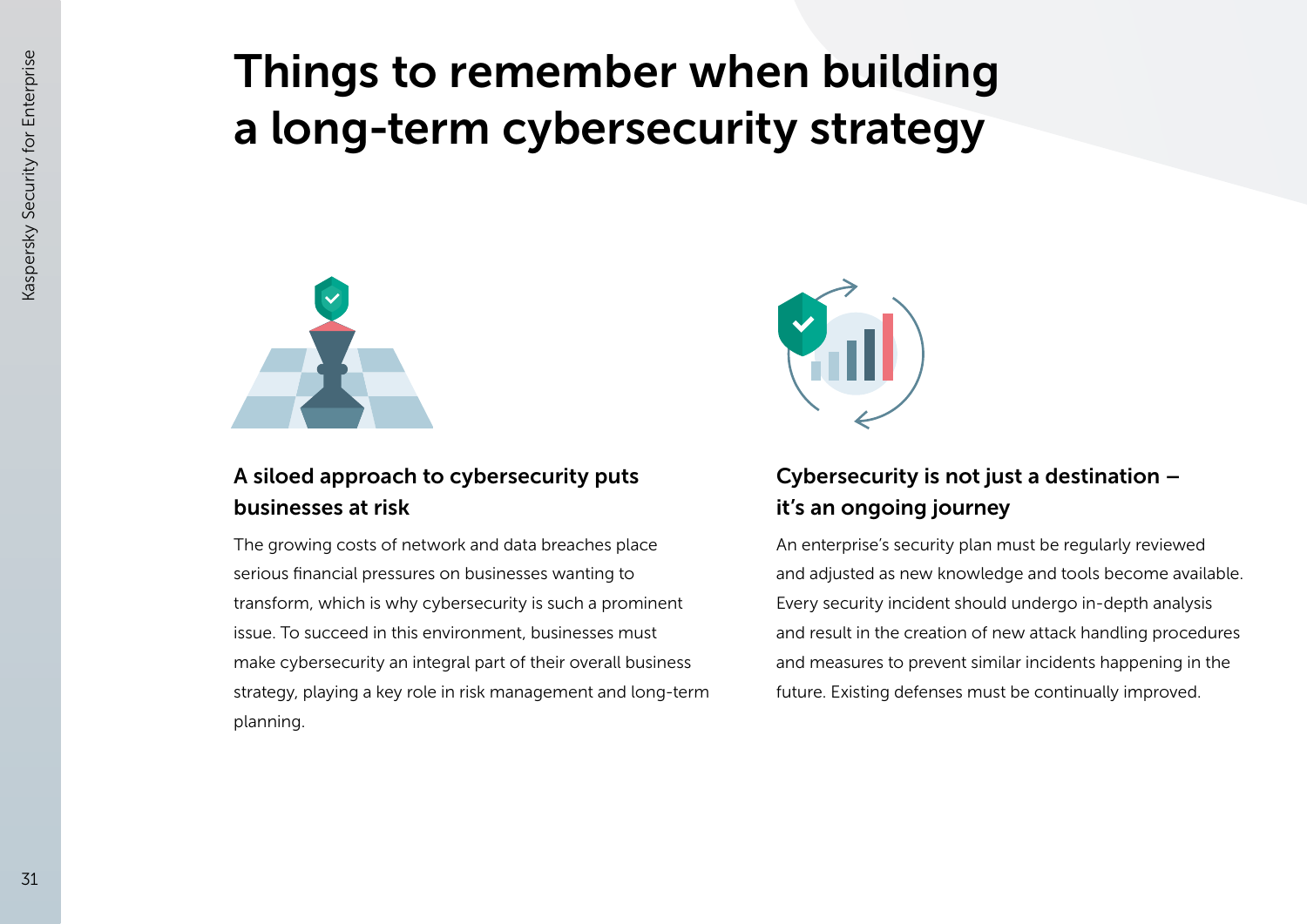



Awareness, communication and cooperation are key to success in a world of rapidly changing cyberthreats

More than 80% of all cyber-incidents are caused by human error. Staff training at every level is essential to raise security awareness across the organization and motivate all employees to pay attention to cyberthreats and their countermeasures – even if they don't think it's part of their job responsibilities.

### A proactive 'detection and response' mindset is the best way to counter today's ever-evolving threats

Traditional prevention systems should function in harmony with advanced detection technologies, threat analytics, response capabilities and predictive security techniques. This helps create a cybersecurity system that continuously adapts and responds to the emerging challenges facing enterprises.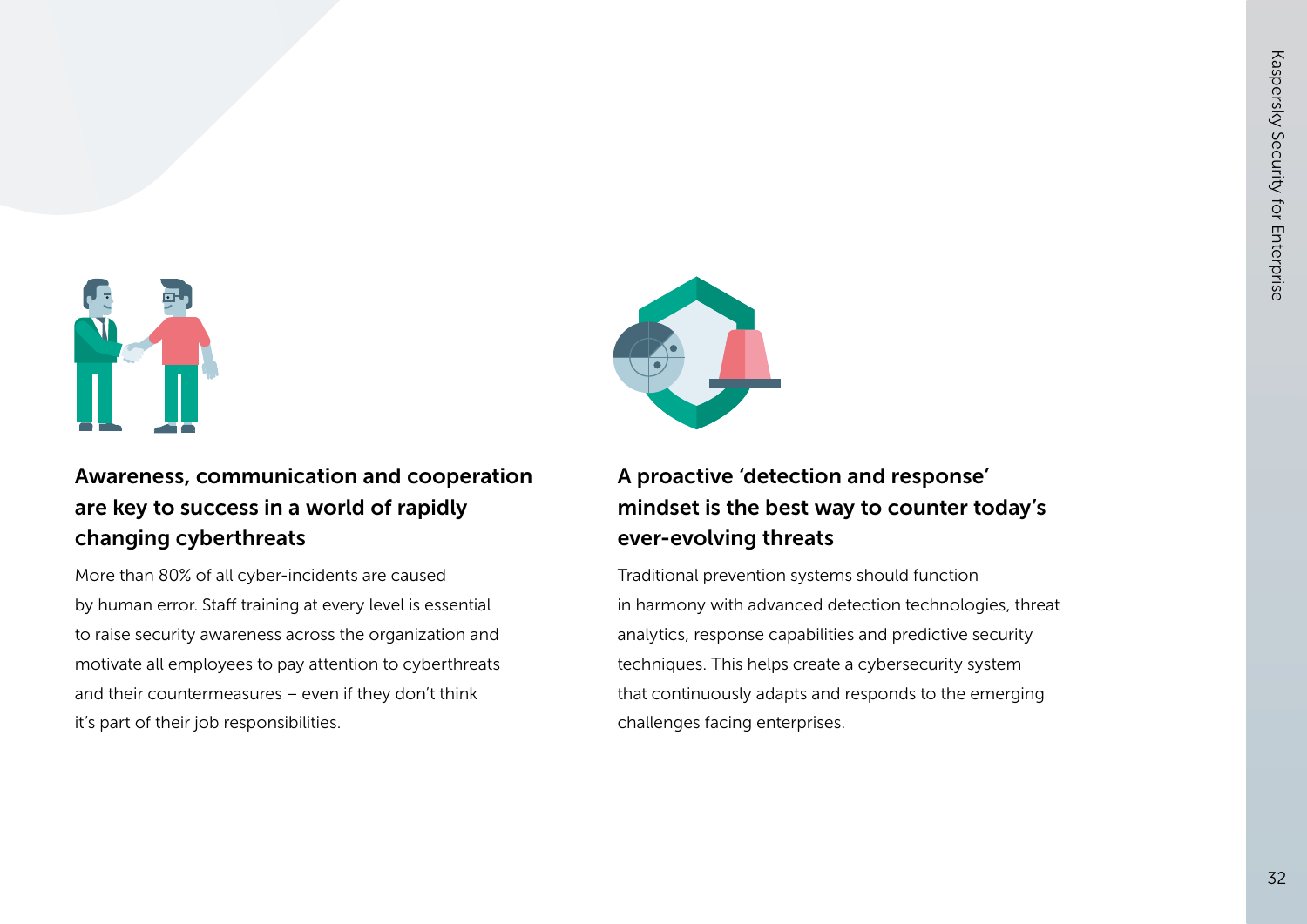### Why choose Kaspersky



### Most Tested. Most Awarded

Kaspersky has achieved more first places in independent tests than any other security vendor. And we do this year after year.

#### www.kaspersky.com/top3



### One of the most highly recommended

Kaspersky has once again been named a Gartner Peer Insights Customers' Choice for Endpoint Protection Platforms, having received a high customer satisfaction rating of 4.6 out of 5 as of May 28, 2019.\*



### Most transparent

With our first Transparency Center now active, and statistical processing based in Switzerland, the sovereignty of your data is guaranteed in ways no other vendor can match.

\*Gartner Peer Insights Customers' Choice constitute the subjective opinions of individual end-user reviews, ratings, and data applied against a documented methodology; they neither represent the views of, nor constitute an endorsement by. Gartner or its affiliates.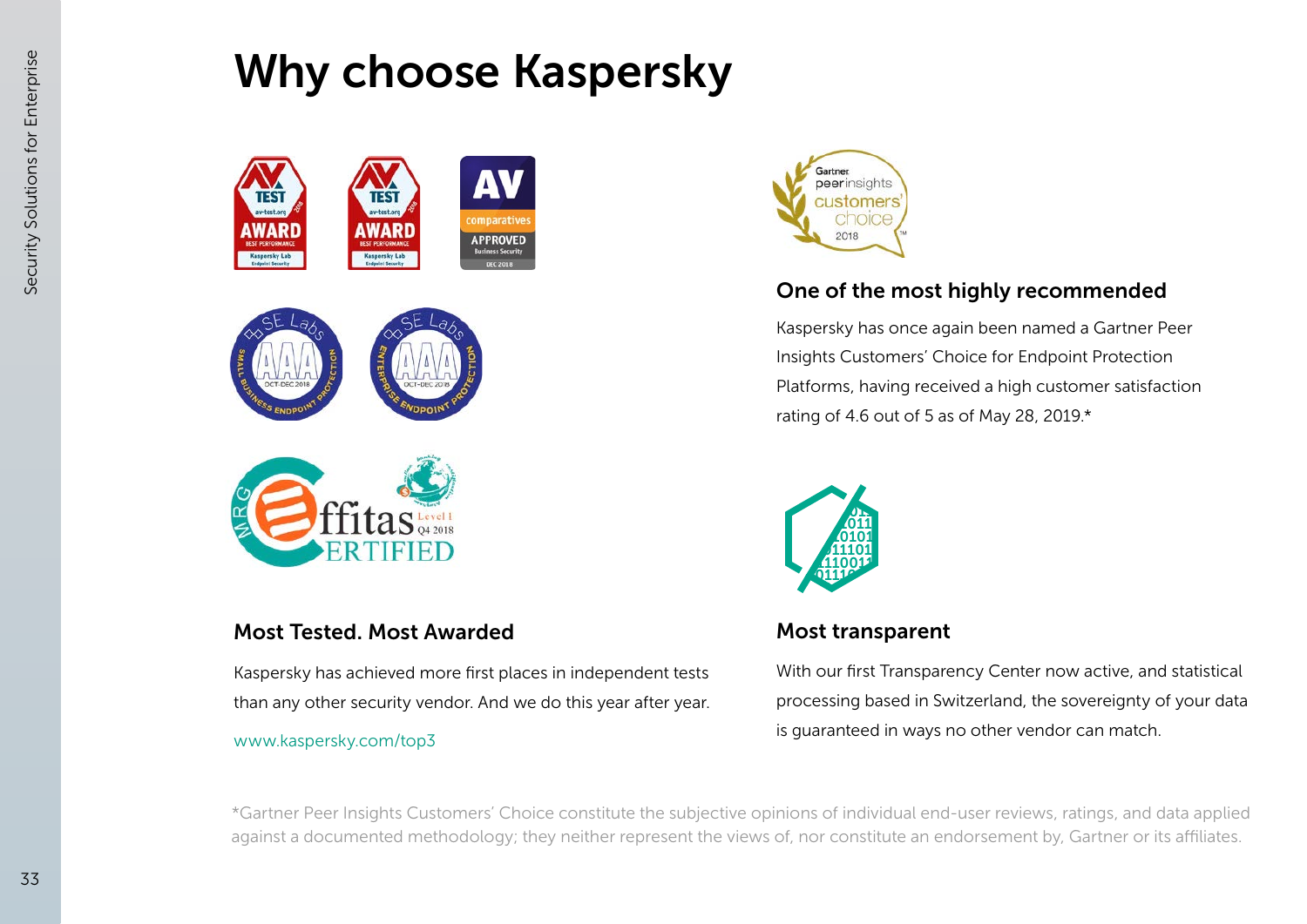### Contact us

Find a partner near you: www.kaspersky.com/buyoffline Kaspersky for Business: www.kaspersky.com/business Enterprise Cybersecurity: www.kaspersky.com/enterprise IT Security News: business.kaspersky.com/ Our unique approach: www.kaspersky.com/true-cybersecurity

#bringonthefuture

### www.kaspersky.com

© 2019 AO Kaspersky Lab. All rights reserved. Registered trademarks and service marks are the property of their respective owners.